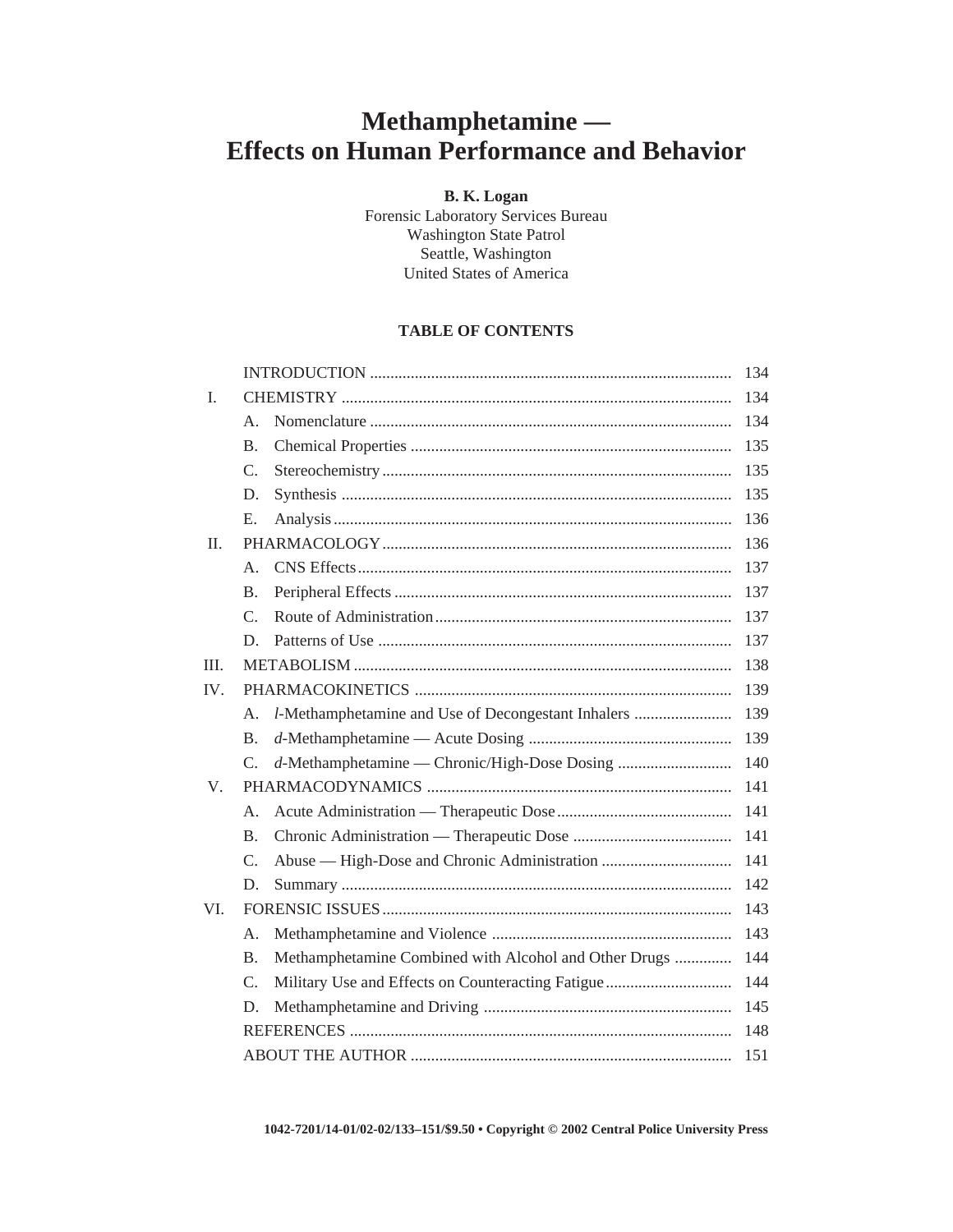# **Methamphetamine — Effects on Human Performance and Behavior**

**REFERENCE:** Logan BK: Methamphetamine — Effects on human performance and behavior; *Forensic Sci Rev* 14:133; 2002.

**ABSTRACT:**Methamphetamine is a popular recreational drug that has also had some historical use as a therapeutic agent. Its effect profile is complex, with stimulant, alerting effects during acute low-dose administration, progressively more disorienting effects on cognition, reasoning, and psychomotor ability with increased dosing and duration of use, and a depressant-like profile during withdrawal, often compounded by delusions and psychotic episodes, especially after high-dose or chronic use. This manuscript reviews the synthetic, structural, and analytical chemistry of the drug; the pharmacology of its central and peripheral effects; its pharmacokinetics following various routes of administration and dosage regimens; and its pharmacodynamics in both acute and chronic administration and therapeutic and recreational doses, noting in particular its effects on judgment, decision making, risk-taking, cognition and psychomotor performance, and violence. Finally, the review considers the issue of how these various effects can impact driving ability and can contribute to impairment. From the material reviewed it is concluded that the use of methamphetamine in anything other than low-dose, therapeutic administration with medical oversight raises the likelihood of some impairment of performance in complex psychomotor tasks such as driving.

**KEY WORDS:** Driving, forensic toxicology, human performance, impairment, methamphetamine.

#### **INTRODUCTION**

Methamphetamine is a central nervous system stimulant with some legitimate therapeutic uses, but it has a tremendous potential for abuse. It has a history as a periodically popular drug of abuse, which at the time of writing is undergoing a resurgence in popularity [6,15]. It is truly a mind-altering drug, and as such, its use by drivers constitutes a real public safety and traffic safety concern. This review attempts to summarize the chemistry, pharmacology, pharmacokinetics, pharmacodynamics, and toxicology of the drug, and its specific effects on human performance and behavior. The review is designed to be a summary and synopsis of major forensic issues arising from use of this drug, and the reader is strongly encouraged to seek out the primary literature cited for the detail necessarily omitted in any review.

## **I. CHEMISTRY**

#### **A. Nomenclature**

Methamphetamine  $(C_{10}H_{15}N)$  (**Structure 1**), is the common name for *N*,α-dimethylphenethylamine, also referred to as desoxyephedrine, methylamphetamine, phenylisopropylmethylamine, and a variety of other similar systematic names. Methamphetamine is an amphetamine derivative and belongs to the class of amphetamines. The drug was first synthesized in Japan in 1919 by Ogata [84], patented in 1920, and later licensed to Burroughs Wellcome, who marketed it as the anorectic Methedrine®.

The technical nomenclature for methamphetamine is discussed below, but there are a variety of popular terms including meth, crystal meth, crystal, ice, speed, whiz, and crank. No term is specific for particular grade or chemical product, although these terms are generally reserved for illicit preparations, as opposed to diverted pharmaceuticals. Frequently, drugs sold as methamphetamine may in fact contain no methamphetamine at all, and are actually substitutes such as caffeine, ephedrine, pseudoephedrine, or even cocaine, depending on local drug availability.



**Structure 1.** Structures of the synthetic sympathomimetics amphetamine, methamphetamine, and phentermine, together with those of the neurotransmitters whose release they are believed to promote. (\* indicates asymmetric carbon atoms on amphetamine and methamphetamine.)

**Forensic Science Review • Volume Fourteen Number One/Two • January 2002**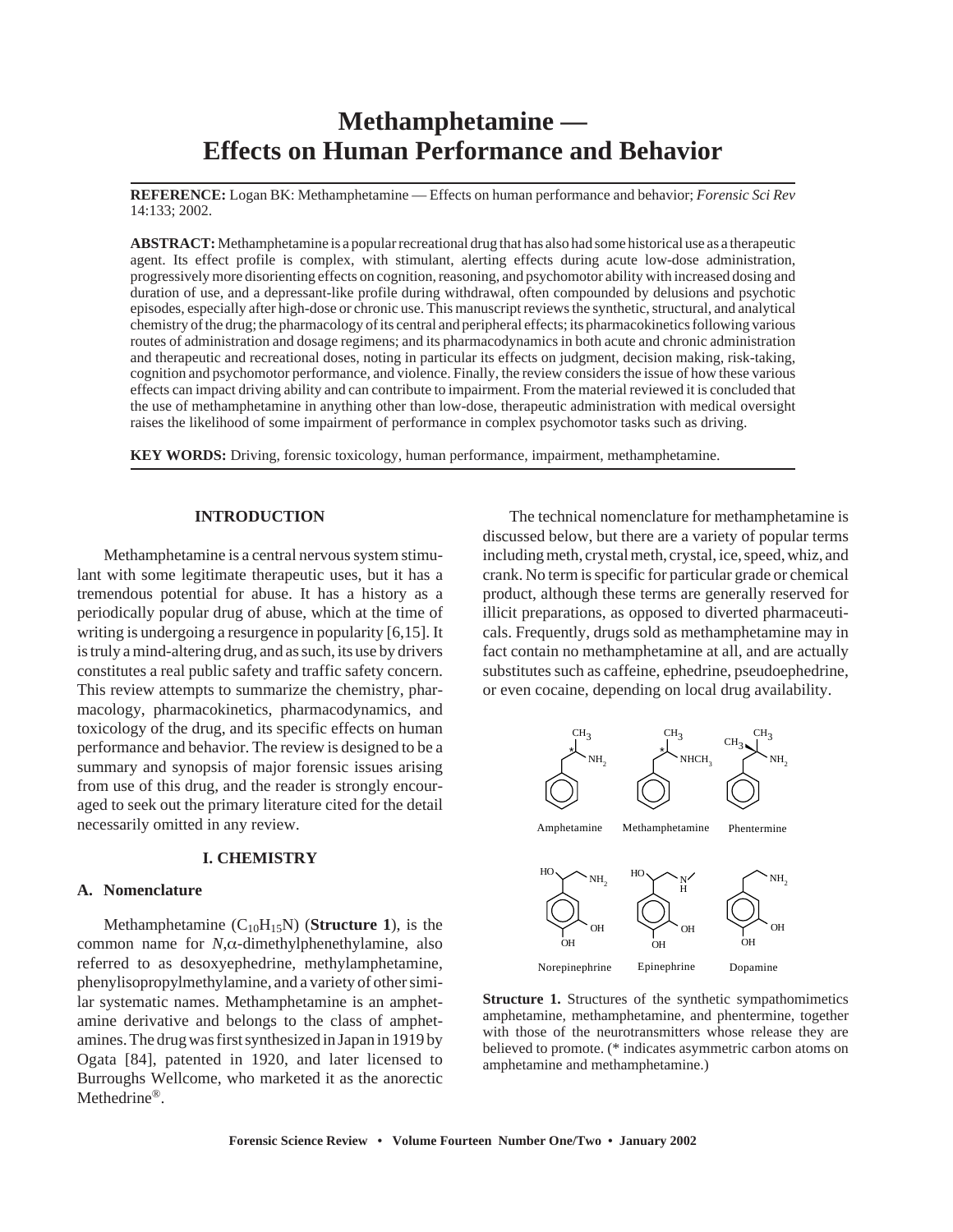#### **B. Chemical Properties**

As discussed below, methamphetamine exists in two isomeric forms, dextro (*d*-), and levo (*l*-), and these may appear as prefixes to any of the terms discussed above to denote the particular isomer. The free base (pKa 9.9) has a molecular weight of 149.24 a.m.u., and is a liquid at room temperature, so is invariably supplied and used as the hydrochloride salt  $(C_{10}H_{16}CIN, 185.74$  a.m.u.), which has a melting point of 170–175  $\degree$ C. Of note is the fact that this salt, unlike the hydrochloride salt of cocaine, volatilizes without pyrolysis at  $300-305$  °C, a temperature readily achieved in a butane lighter flame, meaning that it can be smoked in the salt form without the tedious conversion to the base required in order to smoke cocaine.

## **C. Stereochemistry**

The configuration at the chiral center dictates the CNS activity of the product, with *d*-amphetamine (sometimes denoted as S-(+)-amphetamine) having the greatest CNS stimulant effects, 3-4 times that of the *l*-isomer [41]. The terms *d*- and *l*- refer to the dextrorotatory or levorotatory properties with respect to plane-polarized light. Pure *d*methamphetamine has an  $\lceil \alpha \rceil$ D25 of +14 to +20° [73]. Determination of the enantiomeric ratio is helpful in determining whether the drug may have originated from licit sources (*l*-desoxyephedrine is sold over the counter in the U.S. as the nasal decongestant, Vicks® Inhaler), or illicit or diverted sources. *d*-Methamphetamine is a legal schedule II [1] prescription drug (Desoxyn®) [88] and the predominant form in many current syntheses (discussed below), while the racemic mixture arises from certain specific illicit syntheses.

## **D. Synthesis**

Prior to 1980, the popular methamphetamine synthesis was from phenyl-2-propanone (P2P, phenylacetone) by reductive amination with methylamine over an aluminum amalgam catalyst. At that time, P2P was available through commercial sources with no restrictions, but had significant neurotoxicity, making the labs dangerous to both investigators and the "meth cooks" that operated them. The product of the reaction was a racemic mixture of *d*- and *l*-methamphetamine. Controls placed on P2P in the early 1980s imposed the need for additional steps to synthesize this precursor, and other syntheses involving more readily obtainable starting materials became popular. Two are briefly described here.

The first is a reduction of *l*-ephedrine or *d*-pseudoephedrine over red phosphorus with hydroiodic acid. The enantiospecific product with either precursor is *d*-meth-

amphetamine, with yields of 54–82%. The red phosphorus is obtained from matchbook striker plates or road flares, and although the sale of hydroiodic acid is now restricted, it can be synthesized with little difficulty from iodine.

The second method also results in an enantiospecific product, *d*-methamphetamine, and involves the reduction of the same *l*-ephedrine or *d*-pseudoephedrine precursors using either sodium or lithium metal in condensed liquid ammonia. The lithium can be obtained from lithium batteries, sodium from electrolytic reduction of molten sodium hydroxide, and liquid ammonia from agricultural or specialty gas suppliers. The substitution of phenylpropanolamine as the precursor in either synthesis yields amphetamine.

Obviously, fire and health risks from these reagents are significant to investigators, firefighters, and others finding the remains of a laboratory by accident. These latter two syntheses are suitable for small-scale production. Recipes and directions for obtaining precursors are available on the Internet and have contributed to the growing popularity of the drug.

#### **E. Analysis**

Methamphetamine is a prototypical basic drug (pKa 9.9), and is readily extracted from biological material into organic solvents at alkaline pH. It is readily soluble in chloroform, *N*-butyl chloride, ethyl acetate, and diethyl ether, and is extracted in most common protocols designed to isolate alkaloidal and basic drugs. It also readily back-extracts into acid, and back into organic solvents without significant loss. Because of its volatility, however, it can be lost during a dry-down or evaporation step if that is part of the procedure. This loss can be avoided by the addition of a small amount of hydrochloric acid during the evaporation step, or the addition of a less volatile "keeper" solvent such as dimethylformamide (DMF).

Methamphetamine is readily analyzed by gas chromatography (GC), and this is the most popular method in use today for analysis of methamphetamine in biological material. Its poor UV absorption properties make it an unsuitable candidate for high performance liquid chromatography (HPLC) with ultraviolet (UV) detection, and it has no native fluorescence, and no significant oxidative electrochemical properties at low voltages.

When analyzed without derivatization, as is commonly done in GC drug screening, methamphetamine is readily eluted from most stationary phases at low temperatures ( $\sim$ 50 °C) due to its low molecular weight, but its basicity results in peak-tailing on some phases. Because of its early elution time, care should be taken in underivatized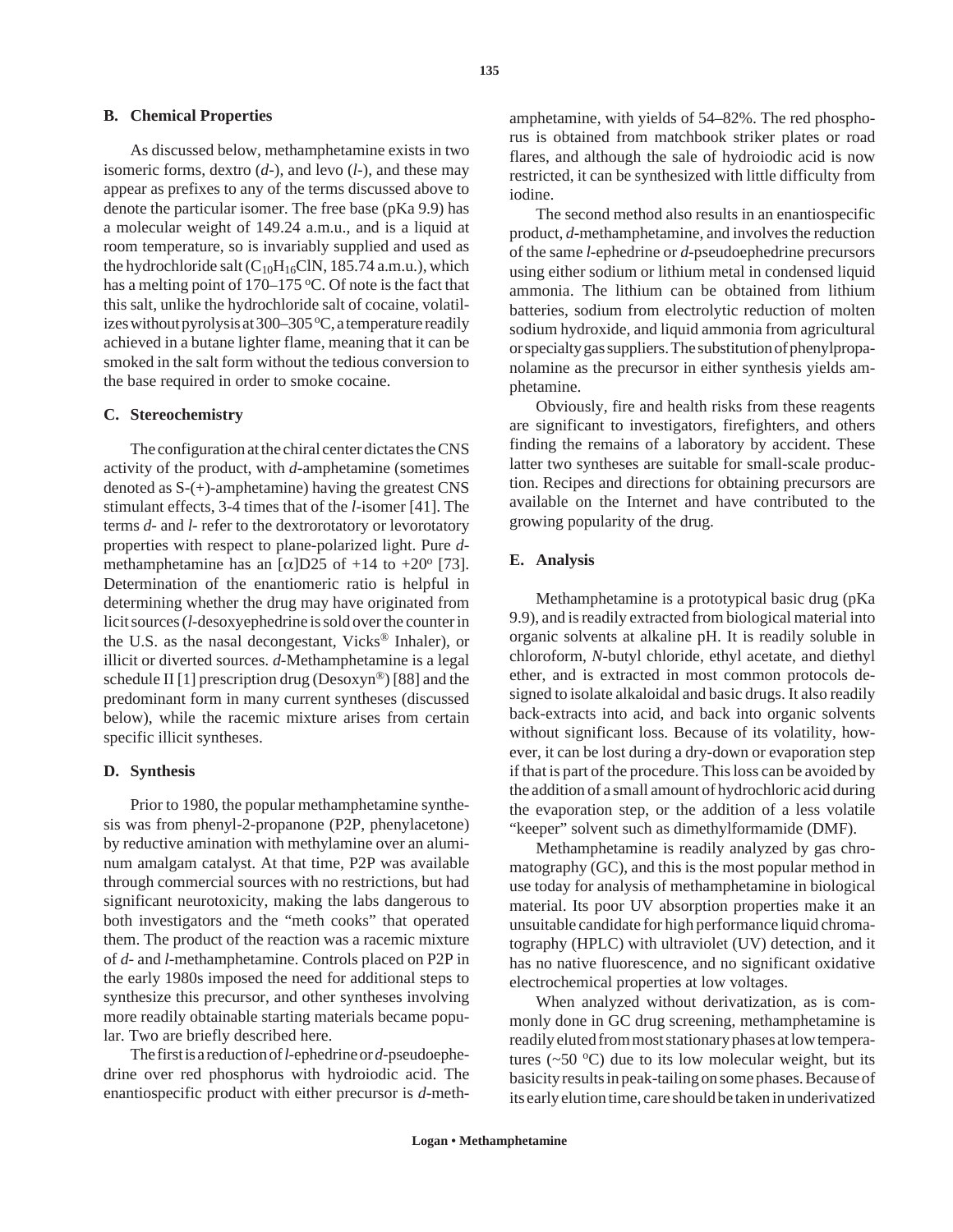GC analysis where the detector is initially turned off to allow elution of the solvent front because the drug may elute before the detector turns on. Standards for this drug and its major metabolite, amphetamine, should be run frequently, especially following column maintenance or changes in GC conditions. Its low molecular weight, the low intensity of its mass fragments in electron impact mode, and the structural similarity of many endogenous and exogenous compounds mean that the mass spectrum of methamphetamine is not as highly characteristic as many others. For example, phentermine (Structure 1), a structural isomer of methamphetamine, has a very similar mass spectrum. Care should therefore be taken when performing analysis of methamphetamine to check both the retention time of this drug and its analogs, and to carefully review the mass spectra for consistency.

There is evidence that at very high concentrations, ephedrine or pseudoephedrine may be converted to methamphetamine in the GC injection port [10,48]. A procedure involving periodate pretreatment has been described which eliminates this interference [31]. Other researchers have reported that methamphetamine can be demethylated to amphetamine during this periodate treatment, and recommend the use of pH 6.2 to avoid this [85]. The Substance Abuse and Mental Health Services Administration (SAMHSA, formerly the National Institute on Drug Abuse, NIDA) also requires that in regulated urine drug testing, at least 0.200 mg/L of amphetamine be present before a methamphetamine result can be reported [78]. In a nonregulated setting, where this criterion is not typically applied, but where ephedrine is shown to be present in great excess of methamphetamine, there should be a careful review of the procedure and data.

The issue of lack of specificity of the methamphetamine mass spectrum can be resolved by derivatization [106]. Many methods have been published for the analysis of methamphetamine and related compounds [2,26,40,47, 71]; the reader is encouraged to review these further.

## **II. PHARMACOLOGY**

The pharmacology of the amphetamines is complex, and involves both central and peripheral actions. The summary presented here is necessarily brief, and a review of the pharmacology of neurohumoral transmission in a comprehensive pharmacology textbook is encouraged.

Methamphetamine is a sympathomimetic drug, meaning that it mimics endogenous transmitters in the sympathetic nervous system by interaction with their receptors. The prototypical sympathetic neurotransmitters are the catecholamines, norepinephrine, dopamine, and epinephrine, and the structural similarity of methamphetamine is clear (Structure 1). Specifically, methamphetamine interacts with presynaptic receptors by competitive antagonism, and has minimal, if any, effect as an agonist at postsynaptic receptors.

## **A. CNS Effects**

The amphetamines' potent central nervous system (CNS) stimulating effects appear to result by promoting the release of biogenic amines from their stores in the nerve terminals, and there is some association between specific aspects of the amphetamine experience, and neurophysiological structure and chemistry [29,41].

Enhanced release of norepinephrine from central noradrenergic neurons appears to be responsible for the alerting and anorectic effects of the amphetamines, and, together with dopamine release from dopaminergic nerve terminals, for the locomotor stimulating effects. The stereotyped repetitive behavior characterized by higher doses of amphetamines is also a feature of dopamine release, particularly in the neostriatum. At yet higher doses, dopamine release in the mesolimbic system and enhanced release of 5-hydroxytryptamine (5-HT, serotonin) in tryptaminergic neurons may be responsible for both disturbances of perception and frank psychotic behavior [29].

High-dose methamphetamine administration leads to decreases in brain levels of the neurotransmitters dopamine and serotonin (5-HT), and a reduction in the activity of the enzymes responsible for their synthesis (tyrosine dehydroxylase and tryptophan hydroxylase, respectively).

Both acute and chronic administration of methamphetamine in an in vitro system caused a decrease in the rate of dopamine and 5-HT uptake into the striatum as soon as 30 minutes after exposure to the drug [36,60]. The effect was reversible and persisted less than 24 h, and could not be extinguished by washing the drug out of the synaptosomes. The transporter activity returned to normal after 24 h, but declined again after eight days, suggesting a second distinct effect, that of neurotoxicity and associated terminal degeneration. There is evidence that other transporter systems such as norepinephrine are also affected, but by a different mechanism, since washing residual methamphetamine out of the cell preparations did eliminate the effect [44].

Tolerance to the CNS effects of amphetamines is pronounced, and in therapeutic use, a course beyond six weeks is not recommended. Gygi et al. [42] demonstrated that methamphetamine concentrations in the brains of rats receiving a long-term methamphetamine pretreatment were decreased compared to non-exposed animals when exposed to a subsequent high-dose methamphetamine challenge. In the same animals, the plasma concentrations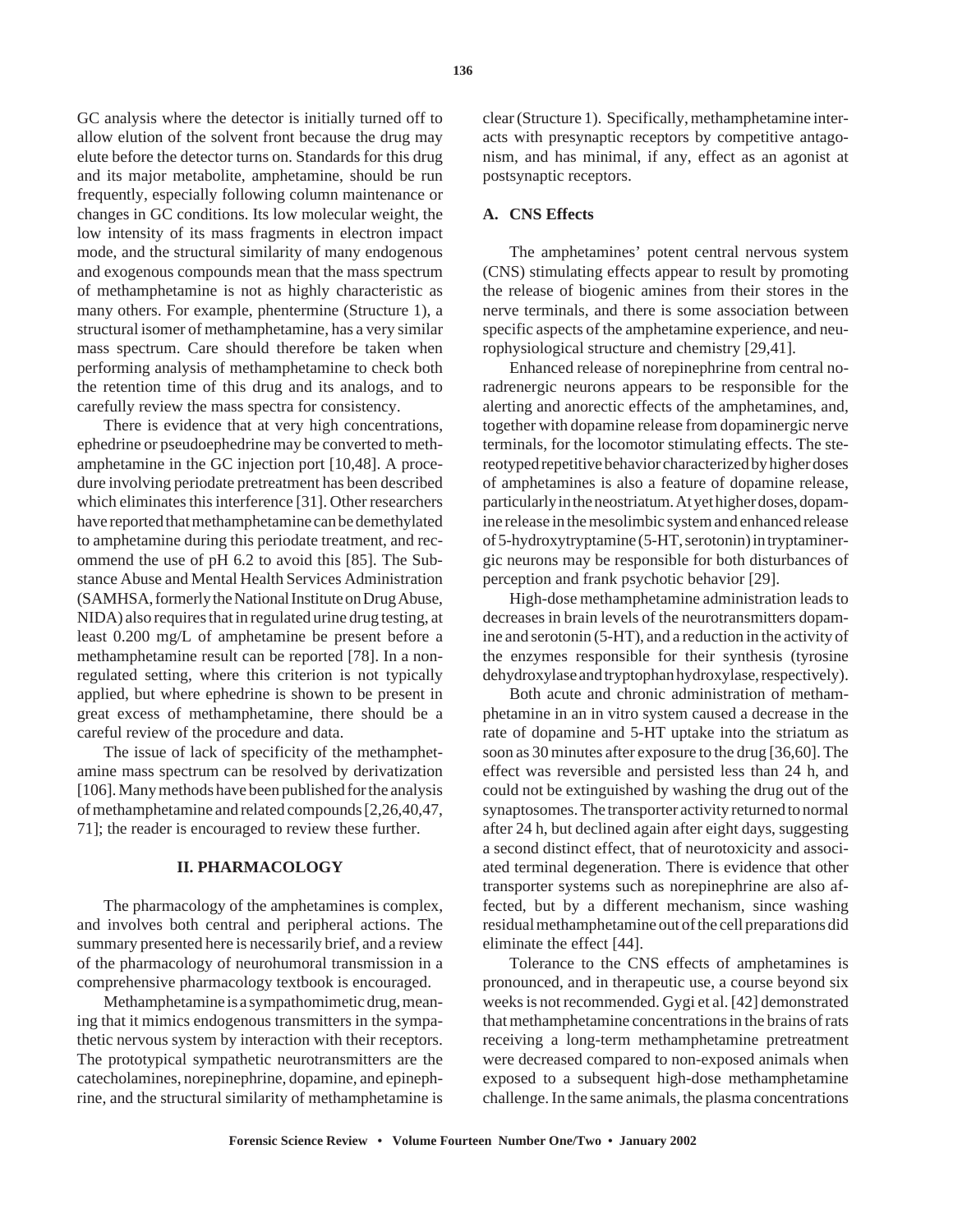in the exposed animals were higher than in the nonexposed animals following the same challenge. This suggests that tolerance is not principally due to enhanced metabolism or increased renal clearance of methamphetamine, but rather to changes in the structures responsible for uptake. Using a rat model, other workers [93] have also shown that methamphetamine's effects are not reliably predicted from serum concentrations. In the first hour following intravenous administration, brain concentrations are eight times higher than in the serum. An examination of methamphetamine distribution in the brains of decedents from methamphetamine-related deaths has shown little difference in distribution between dopamine rich and dopamine poor areas [57].

Segal and Kuczenski [97] have reported a dopamine/ behavioral response to low-dose amphetamine and methamphetamine challenges in animals withdrawn from escalating dose-binge treatment. They suggest that these effects may be linked to the induction of stimulant psychosis in sensitized animals, and by extension in high-dose amphetamine abusers. Other researchers [110] have more recently reported that sensitization to flashbacks can become induced in chronic users, lowering the threshold for reoccurrence of psychotic episodes. Flashbacks are then triggered by stressors including social interaction, conflict, fear of imprisonment, discipline, family pressure, and somatic discomfort. Those experiencing flashbacks reported frightening auditory and visual hallucinations including dead bodies, ghosts, delusions of being attacked, and being followed or pursued.

## **B. Peripheral Effects**

Peripheral effects of the amphetamines are more marked with the *l*-isomers, and come mainly through their α and β1 and β2 adrenergic agonist properties. Characteristic "fight or flight" effects of methamphetamine mediated through the  $\alpha$ -receptors include mydriasis (pupillary dilation), bronchial muscle dilation, vasoconstriction, coronary dilatation, and bladder contraction. The heart rate accelerates, blood pressure rises, and blood glucose levels increase. The peripheral vasculature is constricted, increasing venous blood pressure, and cardiac output may be slowed. These effects can result in arrhythmia, regardless of the dose or blood concentration, placing patients with cardiovascular disease at high risk of heart attack. Other data suggests that cardiac effects may also be mediated indirectly by release of epinephrine into the circulation [87], and may contribute to changes in heart muscle following chronic use. Skin tremors may develop. In the male, ejaculation is delayed and intensity of orgasm is enhanced, which, coupled with the increase in libido

associated with the use of this drug, gives it a popular reputation as a "sex drug". However, at higher doses and in more intense use patterns, users generally fail to achieve orgasm, and interest in sexual activity is consequently diminished.

The stereoselective nature of the peripheral actions of the amphetamines means that the effects and side effects experienced by the user will be determined to a great extent by the enantiomeric content of the drug ingested. Tolerance to peripheral effects including mydriasis may develop, although to what degree is extremely variable. The peripheral effects on the heart mean that the enantiomeric composition of the drug used may influence not only the quality of the drug experience for the user, but also the extent of the life-threatening pathophysiological effects. Certainly, in a law enforcement environment, care should be taken with restraints. "Hog tying", sitting on the subject's chest, or actions that will obstruct breathing should be avoided so as not to put additional strain on the cardiorespiratory system [104].

## **C. Route of Administration**

Methamphetamine can be ingested via a variety of routes, and there is typically a progression following the start of use, from oral ingestion (often in gelatin capsules or now commonly in small wads of toilet tissue), or nasal insufflation, to intravenous use. Smoking of the drug achieved popularity in Asia and Hawaii in the 1980s, and was associated with "Ice", which was simply larger crystals of methamphetamine that were smoked in a pipe, much like crack cocaine. In spite of the media attention given this phenomenon, it never gained widespread popularity as a route of administration, and remains minor compared to the others discussed above. In Seattle, the routes of administration reported in the spring of 1998 were smoking (19%), intranasal use (36%), and IV use (44%) [15].

## **D. Patterns of Use**

The motivation for abuse of methamphetamine is discussed later, but since the users' drug experience is determined largely by their pattern of use, and because of the limited degree to which the pharmacological literature has studied patterns of use, some discussion is merited here.

Methamphetamine has legitimate therapeutic use in the treatment of overeating disorders, where it can be used to control appetite, in narcolepsy, and in the treatment of Attention Deficit Disorder (ADD) and Attention Deficit Hyperactivity Disorder (ADHD). Incentives for the mis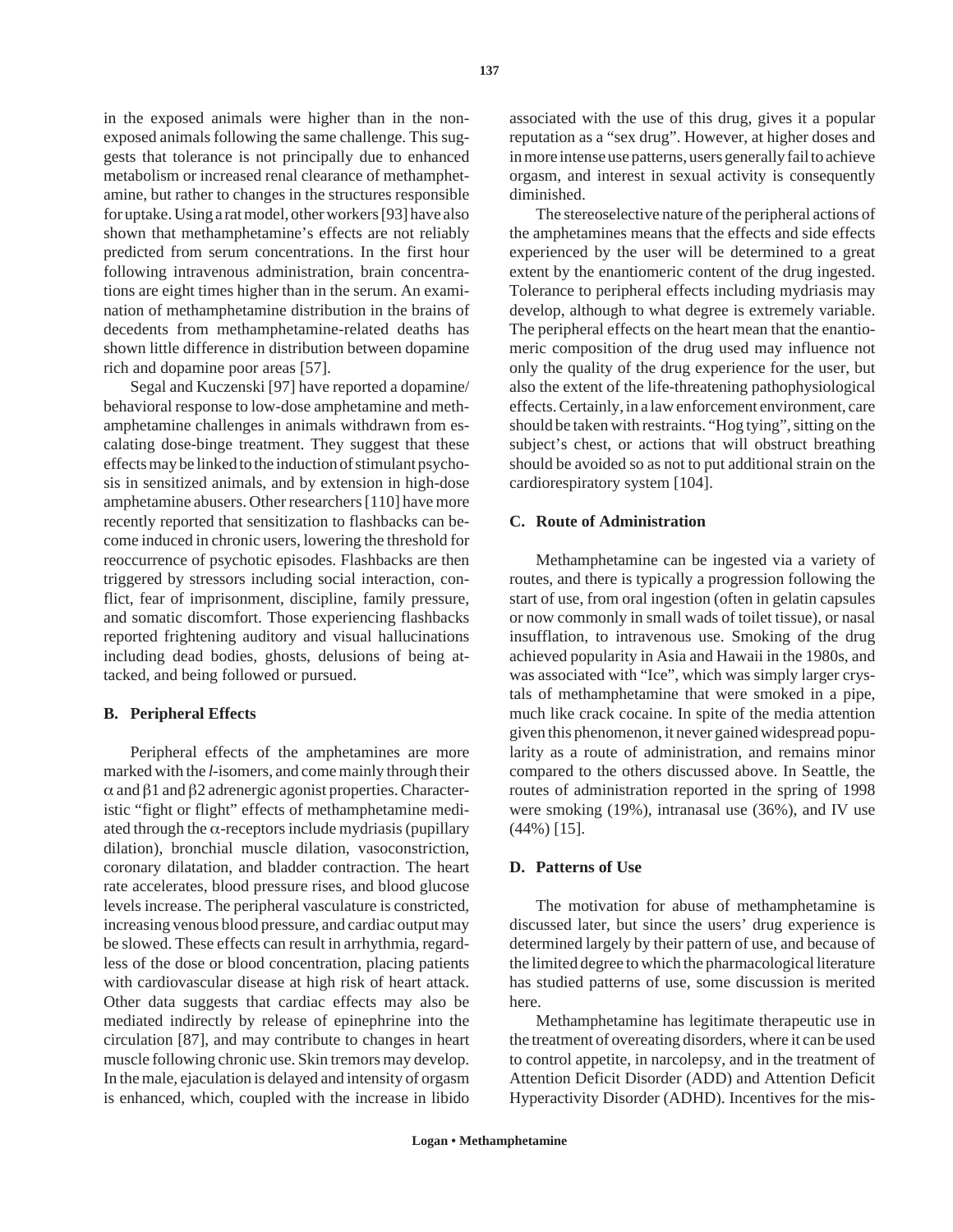use of the drug vary widely, and include its use by shift workers to combat fatigue or postpone sleep, by teen-age girls and others to suppress appetite during dieting (a frequent route of entry to drug use), and by students to help with studying or meeting deadlines, in addition to straightforward hedonistic, recreational use. Although the purpose for using will generally dictate the initial pattern of use, habituation to the CNS effects develops rapidly, and, if use continues, will generally deteriorate into bingeing as described below.

Single therapeutic dose (5–10 mg) administration of methamphetamine has received by far the greatest degree of study both from a pharmacokinetic and behavioral standpoint [13,14,20,45,46,86]. However, low-dose oral administration is not a common pattern of abuse, and in fact these subjects will most likely experience relatively little in the way of excitatory or euphorigenic effects, or other side effects that are likely to impair their performance.

The treatment community sees in their population (many of whom are referred from the criminal justice system), quite a different pattern — "binge" users, who can be classified as either low-intensity or high-intensity bingers (**Figure 1**). Methamphetamine binges typically take place over a period of two or more days, and will involve repeated administration of the drug at intervals of 1 to 5 h. The half-life of methamphetamine as discussed below is about 10 h, and highly elevated blood concentrations can be achieved following this pattern of use. The user is often involved in partying, sexual activity, shift work, or repetitive tasks requiring simple but focused attention, such as mechanical repair or tinkering, house cleaning, or long-distance driving. Obsessive-compulsive "sorting" behaviors are often reported. Bingeing is most frequently associated with intravenous administration. Once the drug supply is exhausted, or other imperatives prevail, the use of the drug ends, and the user starts to come down. The subject will frequently experience a phase known as "tweaking", (discussed below), which may last 6 to 18 h depending on the duration of the binge, followed by a crash characterized by lengthy non-restful sleep which may last a day or more, and then a return to apparent normalcy for a few days, during which a craving for the drug may appear, again depending on the degree of dependency developed in the subject.

Binges that extend beyond two days can be characterized as high-intensity binges. These may last for extended periods up to several weeks and may comprise shorter binges separated by brief periods (hours or days) of abstinence, but still contain all the phases discussed above, with a gradually deteriorating state of mind, frequently ending in a psychotic state.

In summary, the major negative effects of methamphetamine abuse appear to be largely a result of higherdose, chronic, high-intensity, often intravenous, binge use. Little about the drug's most deleterious effects can therefore be inferred from the oral administration of clinical doses in a controlled environment over a period of a day or less. The body of literature on this topic should therefore be interpreted with caution when considering recreational patterns of use.

## **III. METABOLISM**

Methamphetamine undergoes phase I metabolism by *N*-demethylation to amphetamine via the cytochrome P4502D6 isoenzyme system. Amphetamine itself is extensively metabolized to a variety of metabolites, including norephedrine and *p*-hydroxyamphetamine, both of which are pharmacologically active, and may be glucuronidated prior to excretion.

Several other drugs are metabolized to amphetamines. Benzphetamine (Didrex®), is metabolized to desmethylbenzphetamine, but also to *d*-methamphetamine and amphetamine, making enantiomeric resolution of limited value in determining the origin of the amphetamines in these cases [17,19]. Selegeline (Deprenyl<sup>®</sup>), a drug given in the treatment of Parkinson's disease, is unusual in that it is rapidly metabolized to *l*-amphetamine and *l*-methamphetamine, generally in equivalent amounts [95]. Famprofazone (Gewodin®), an analgesic with antipyretic properties, is metabolized to *d*- and *l*- methamphetamine and amphetamine, as well as 3-hydroxymethyl-propyphenazone. The latter metabolite is identified in urine only after enzymatic hydrolysis with beta-glucuronidase/ arylsulphatase. The average amount of (–)-methamphetamine isomer excreted in the urine was found to be three times that of the  $(+)$ -isomer [80].

**Figure 1.** Schematic representation of a methamphetamine binge. The time axis is extremely variable and may represent from two days to several weeks. These phases are discussed in the text (after Stalcup [103]).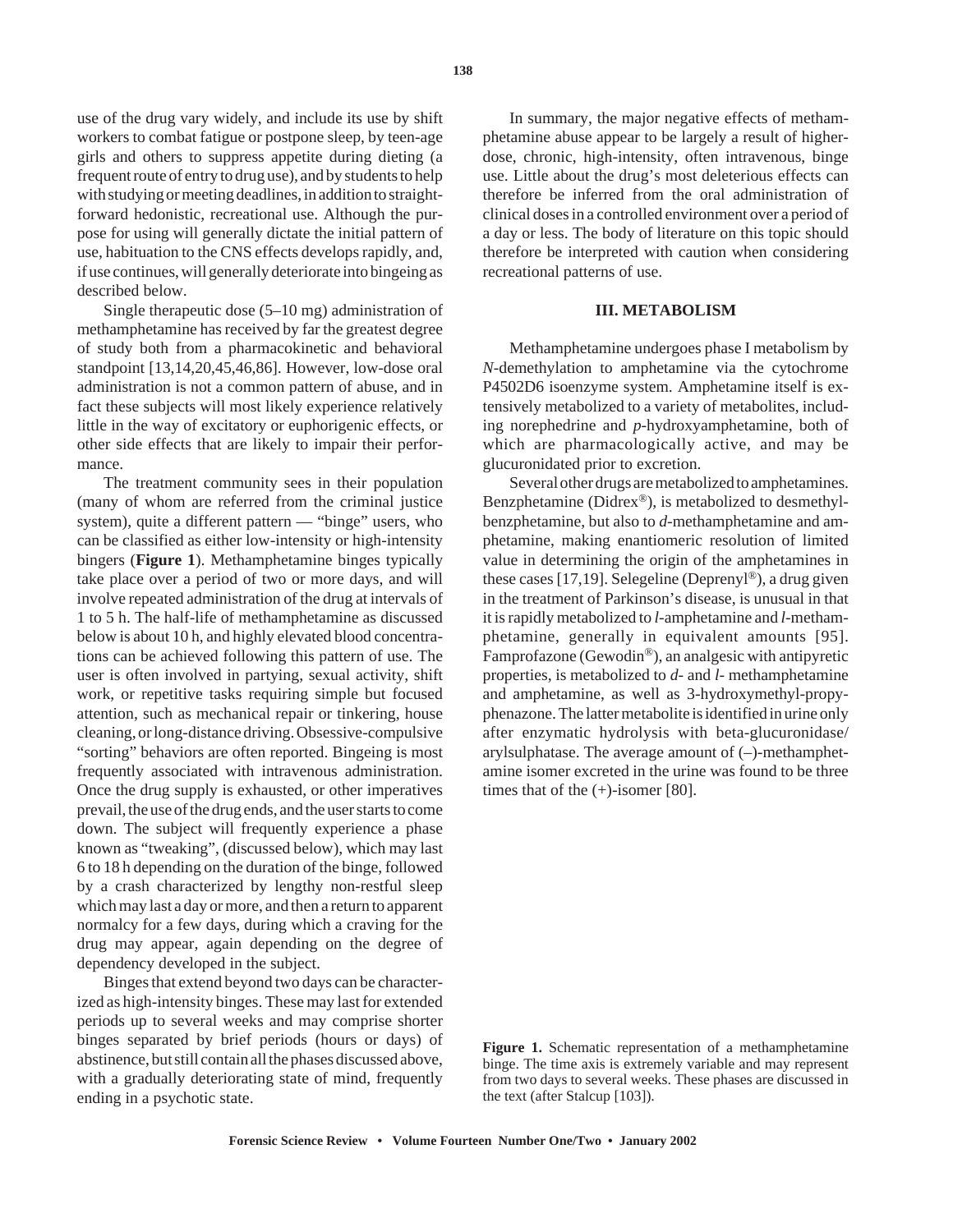Fenethylline (Catpagon®), used in the treatment of attention deficit disorder, is metabolized to *d*,*l*-amphetamine [83]. Clobenzorex (Dinintel®), an anorectic, is metabolized to *d*-amphetamine, but use of the drug can be differentiated by measurement of the specific metabolite 4-hydroxyclobenzorex [7,107]. Other drugs metabolized to amphetamine include furfenorex [55], mefenorex [63], fenproprex [64], and prenylamine [89].

In summary, there are many drugs that metabolize to amphetamine or methamphetamine. Analysis of the specific enantiomer present, together with tests for the specific metabolite of the ingested drug and a consideration of the concentration of methamphetamine or amphetamine present, will all provide clues as to the origin of the measured drug. Nonetheless, irrespective of their origin, the effects associated with amphetamines in the blood, and consequently the brain, are significant and are discussed in detail later in this review.

## **IV. PHARMACOKINETICS**

## **A.** *l***-Methamphetamine and Use of Decongestant Inhalers**

In the United States, *l*-methamphetamine (under the label *l*-desoxyephedrine) is the active constituent of the Vicks Inhaler decongestant, an over-the-counter product containing about 50 mg of drug. This isomer has about 25– 33% of the CNS activity of its *d*-enantiomer. While the only way to completely eliminate this as a cause of a methamphetamine positive drug test result is a stereospecific test, the following considerations suggest that positive drug test results from use of this product are unlikely.

A single Vicks inhaler contains only 50 mg of *l*methamphetamine. The recommended dosage is two puffs every 2 h for up to 7 h, with each puff dispensing about 21 ng. A subject following these recommendations would therefore receive around 300 ng of the drug [4]. This is an insufficient quantity to produce significant CNS effects, and would not result in a positive urine drug screen. However, very heavy use has resulted in urine methamphetamine concentrations of greater than 0.500 mg/L [18,35]. Anecdotal data from workplace drug testing programs suggests that the incidence of *l*-methamphetamine positives in workplace specimens is virtually unknown [22,98].

Abuse of *l*-desoxyephedrine products used to be quite common [38], but this usually involved opening the inhaler, extracting, and then injecting the drug. This practice is also followed for propylhexedrine [3], the active constituent of the Benzedrex® inhaler. The resulting product is sometimes called "peanut butter methamphetamine".

Given the current availability of illicit *d*-methamphetamine and cocaine, the practice of inhaler abuse is now uncommon. The relative rates of metabolism of *d*- versus *l*-methamphetamine have been cursorily studied in some of the older literature. This literature, reviewed by Nagai and Kamiyama [76], suggests that both enantiomers show similar urinary excretion patterns; however, these authors' studies in rats have suggested that the *l*-isomer is more extensively transformed to *p*-hydroxymethamphetamine and *p*-hydroxyamphetamine than the *d*-isomer. They also note that humans have no chiral isomerization enzyme for *d*-methamphetamine.

#### **B.** *d***-Methamphetamine — Acute Dosing**

#### 1. Oral Dosing

The most comprehensive pharmacokinetic study of oral S(+)-methamphetamine (i.e., *d*-methamphetamine) was reported by Cook et al. [20]. The authors used deuterated drug for the first dose, followed by a sustained release preparation over 15 days, and concluded with a final deuterated dose. This allowed the evaluation of possible changes in metabolism or pharmacokinetics with chronic administration. With one exception  $(C_{\text{max}})$ , discussed below) there were no differences between the kinetics of the first and last dose. The authors consider, but discount, concerns that there might be differences in the metabolism of the isotopomers, and note that the elimination curves of the d0 and d3 isotopomers could be co-fit.

Following oral administration of deuterated *d*-methamphetamine hydrochloride doses of 0.125 or 0.250 mg/ Kg (equivalent to 8.75 mg, or 17.5 mg respectively, in a 70 Kg (154 lb) subject), mean  $(n = 9)$  peak plasma methamphetamine concentrations of 0.020 mg/L and 0.039 mg/L, respectively, were achieved. The absorption half-life was 0.67 h. The time to peak was between 2.6 and 3.6 h (mean, 3.1 h), and the mean elimination half-life was 10.1 h, with a range of 6.4–15 h.

The maximum plasma concentrations of the amphetamine metabolite were observed at approximately 12 h after dosing, with mean concentrations of 0.0016 and 0.004 mg/L (1.6 and 4 ng/mL) after the low and high doses, respectively, i.e., approximately 15% of the concentration of the parent drug concentration present at that time.

Between 30% and 54% of the ingested dose was excreted unchanged in the urine, with a greater percentage being excreted unchanged at the lower dose. Between 10% and 23% of the dose was excreted as amphetamine. The pharmacokinetics were found to be essentially the same for the first dose (deuterated), as for the last dose (also deuterated) over a 15-day period, although follow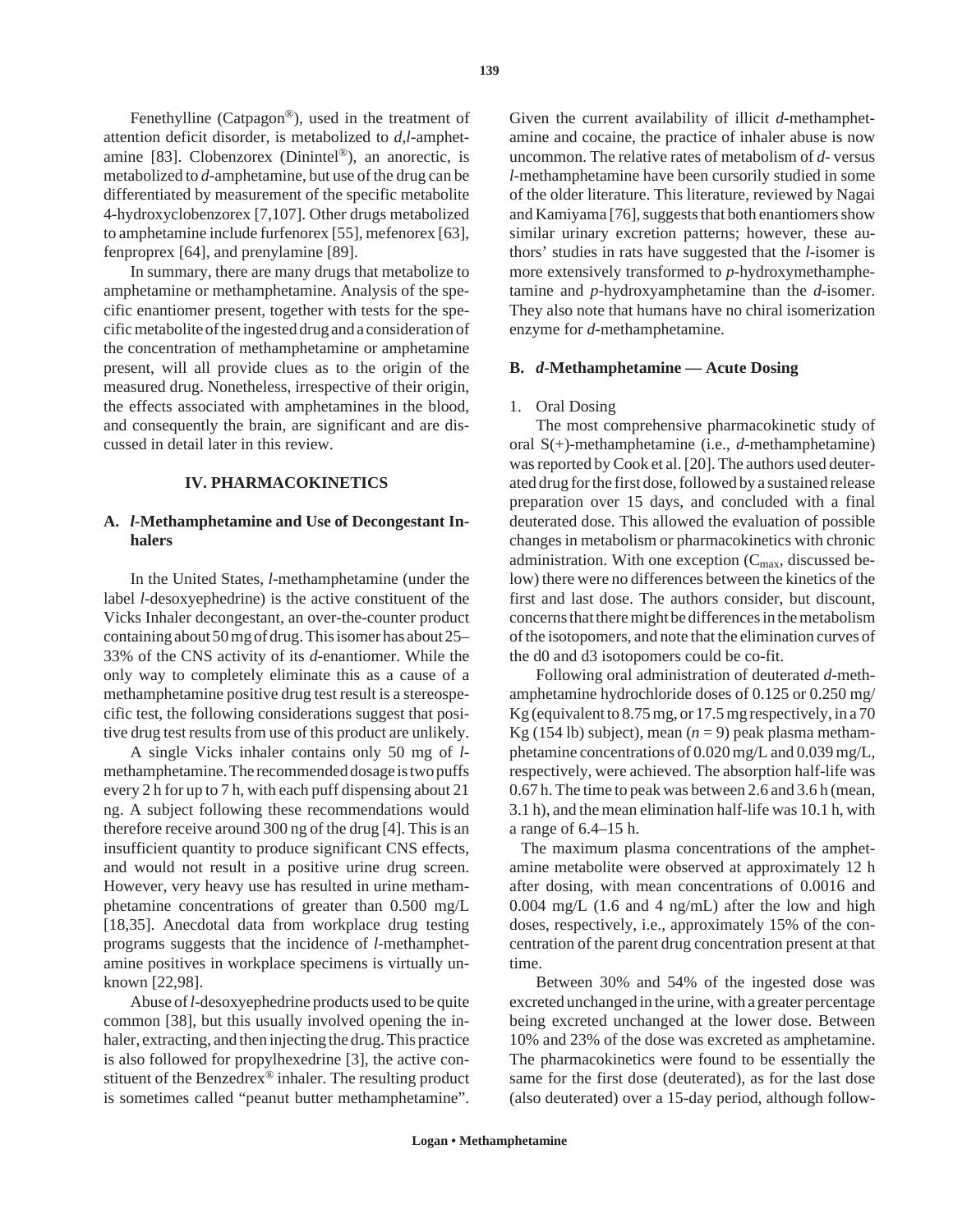ing the end of the higher-dose regimen, peak concentrations were slightly (but statistically significantly) higher than they were at the beginning. There was no apparent induction of metabolism or change in kinetics over the 15 day dosing period.

Concentrations of the drug in the saliva were approximately 7 times greater than in the plasma, but there was significant variability. The authors also note that methamphetamine kinetics can be markedly affected by abnormally acidic or alkaline urinary pH.

#### 2. Smoking

The same authors reported on pharmacokinetic profiles in subjects following smoked and intravenous administration of *d*-methamphetamine in a second study [21]. When smoked, approximately 73% of a 30-mg dose was ingested as vapor, with the remainder of the drug being left in the glass pipe. The average dose ingested by the subjects was 22 mg of methamphetamine hydrochloride. Following smoking, the peak plasma concentration (mean, 0.047 mg/L) was achieved at around 2.5 h, but a plateau was sustained for an additional 2 h. The average elimination half-life was 11.1 h, with a range of 8.3–18.2 h.

Peak plasma amphetamine concentrations after smoking were quite low (around 0.004 mg/L) and again were achieved at around  $12\pm2.3$  h after dosing. Approximately 37% of the ingested dose was excreted in the urine as the parent drug, while 7% was excreted as amphetamine.

The kinetics of smoked methamphetamine are quite different in character from those of smoked cocaine, which is absorbed very rapidly with kinetics similar to that of IV administration. The kinetics of smoked methamphetamine more closely resemble that of oral administration. Cook et al. [21] attribute this to subjects swallowing some of the smoked dose, absorption of drug trapped or adsorbed on the mucosa, or the drug being retained in and slowly absorbed from the lungs. This is further compounded by the long half-life of the drug.

#### 3. Intravenous Injection

The pharmacokinetic parameters following intravenous use were very similar to those seen following smoking, or oral use [21]. The peak methamphetamine concentration was achieved almost instantaneously, as would be expected, although there also appeared to be a rebound in concentrations within the first hour. The mean peak plasma concentration after a mean 12-mg IV dose was 0.097 mg/ L. The mean elimination half-life was 12.2 h. Peak plasma amphetamine concentrations of around 0.004 mg/L were achieved after 17 h. Around 45% was excreted in the urine as the parent drug with around 7% excreted as amphetamine.

### 4. Summary

The smoked and intravenous routes of administration resulted in quite similar kinetics, with a slightly later peak following smoking. After oral ingestion, the peak was delayed by around 3 h. The mean elimination half-life appears to be independent of route of administration and in these subjects was around 10 h (oral), 11 h (smoking), or 12 h (IV injection). However, the ranges for half-life are broad (extremes of 6.4 and 18.2 h were found in this small study population), and, as noted throughout, are a reflection of variability in urinary pH. A volume of distribution of 3.5 L/Kg was noted. Furthermore, the data from the report on smoking/intravenous administration also suggested that methamphetamine kinetics might be dosedependent with slower clearance at higher doses, due, at least in part, to a saturable excretion process in the kidney. This has important implications for the kinetics, and therefore the detection window, in high-dose, chronic, or binge use.

Because of the late peaking of amphetamine, and the low concentrations immediately following administration, a high methamphetamine-to-amphetamine ratio could be indicative of recent use, but as the authors note, multiple doses would confound this interpretation.

## **C.** *d***-Methamphetamine — Chronic/High-Dose Dosing**

In a study of the efficacy of treating narcolepsy with methamphetamine, Mitler et al. [75] gave 5, 10, 20, 40, or 60 mg single daily oral doses each morning over four days, and found the following mean morning  $(\sim 2$  h post-dose) and afternoon (8 h post-dose) serum drug concentrations (dose — mean a.m. conc. (mg/L), mean p.m. conc.  $(mg/L)$ : 5 mg  $-0.011, 0.006$ ; 10 mg  $-0.023$ ,  $0.020$ ;  $20 \text{ mg} - 0.050$ ,  $0.046$ ;  $40 - 60 \text{ mg} - 0.117$ ,  $0.093$ .

Perez Reyes et al. [86] administered a daily 10 mg dose of a sustained release preparation of methamphetamine hydrochloride to six subjects for 15 days, with peak daily concentrations not exceeding 0.020 mg/L and dropping to 0.005 mg/L.

Anggard et al. [5] administered 20, 40, 80 or 160 mg of amphetamine intravenously to amphetamine-dependent, psychotic and non-psychotic patients. The corresponding serum amphetamine concentrations 1 h after administration were 0.056, 0.124, 0.260, and 0.595 mg/L. Other patients ( $n = 18$ ) were administered 160 or 200 mg intravenously and achieved 1 h plasma concentrations of 0.365–0.600 mg/L (mean 0.423 mg/L).

Useful information can be obtained from examining the concentrations of the drug in the blood of subjects whose deaths were not a result of their drug use. This is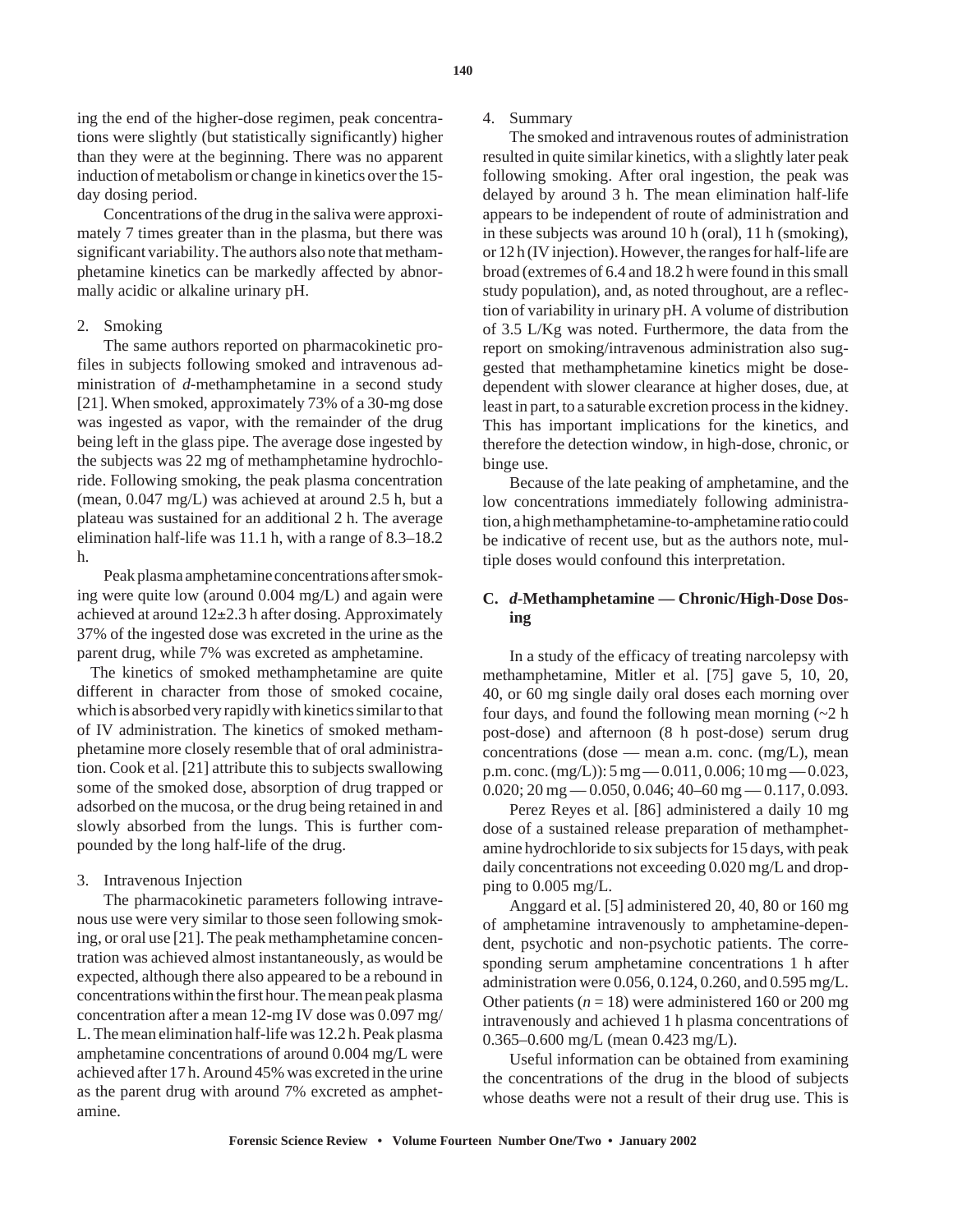well illustrated as a "snapshot" of the concentrations in these subjects' blood at the time of their violent death. Bailey and Shaw [8] reported median blood methamphetamine and amphetamine concentrations in homicide victims ( $n = 25$ ) of 0.490 mg/L (range: 0.030–7.100 mg/L) and 0.085 mg/L (range: not detected to 1.200 mg/L) respectively. Logan et al. [67] reported a median blood methamphetamine concentration of 0.550 mg/L (range: 0.030–9.300 mg/L) in 39 homicide victims. In fatally injured drivers, the same study reported mean blood methamphetamine concentrations of 0.350 mg/L (range:  $0.050 - 2.600$  mg/L).

It is clear that the typical concentrations in this abusing population represent rates of drug use far above those encountered in the laboratory pharmacokinetic studies discussed earlier. This has important implications for the performance and behavioral effects likely to result, and the reader is cautioned about inferring effects in the abusing population from those documented with low doses in laboratory subjects.

## **V. PHARMACODYNAMICS**

#### **A. Acute Administration — Therapeutic Dose**

As noted in "Patterns of Use" above, the many negative effects of methamphetamine are likely sequelae to chronic, high-dose, or binge use, so the acute effects of low-dose administration are of limited relevance. Furthermore, there is no real therapeutic rationale for this type of short-duration dosing given the conditions indicated for legitimate prescription of this drug. Be that as it may, these acute effects are the easiest to study and therefore the most widely reported. They are discussed here to provide a context for the chronic effects discussed later.

At low doses, users report the following subjective effects: reduced appetite, increased alertness and energy, reduction of fatigue and drowsiness, general increase in psychomotor activity, and a general sense of well-being. They may also experience restlessness, dizziness, overstimulation, insomnia, mild confusion, and, in rare instances, panic or psychotic states (generally in individuals predisposed to schizophrenia).

In the smoking/intravenous study abstracted above [20], peak subjective effects were achieved 18 min after the start of smoking, or 17 min after intravenous injection. When smoked, the peak subjective effects preceded the peak plasma concentration by about 2–3 h, providing evidence for the development of acute tolerance.

Effects from smoking or intravenous administration included an increase in mean heart rate (to 97 bpm (smoking) or 105 bpm (IV)), stroke volume, and cardiac output for the first 30 min following administration [87]. Blood

pressure (systolic and diasystolic) showed a marked increase within the first 30 min, and a tendency toward increased levels throughout the subsequent 3 h. This is correlated with an initial drop in total peripheral resistance, which, particularly in the case of IV use, tended to rebound to elevated levels over the ensuing 3 h. After smoking 40 mg, subjects reported hypomanic symptoms for about 2 h, intense craving for further doses, difficulty in concentrating, memory lapses, and insomnia. These changes in vital signs all have important consequences for the Drug Evaluation and Classification Program (DECP, sometimes DRE) examination discussed later.

#### **B. Chronic Administration — Therapeutic Dose**

This type of dosing pattern is characteristic of therapeutic use in the treatment of narcolepsy, eating disorders, and attention deficit (ADD) and attention deficit hyperactivity disorders (ADHD). In these situations, the recommended dose is 5- to 10-mg doses with occasionally as much as 60 mg being given. Mitler [75] reported improvements in mean sleep latency time, and also improvement in a driving simulator obstacle course, which is discussed later. Under these dosage conditions, he found no significant increase in blood pressure, pulse, or respiration rate, although these measurements were made each day some hours after dosing. Side effects appeared in a dose-dependent manner and included loss of appetite, insomnia, headache, nervousness, and motor restlessness. There was no reported change in mood or libido.

Perez Reyes' study [86] did find some tolerance to the tachycardic effects of the drug over a 15-day period, but not to the elimination half-life, subjective high, or blood pressure.

## **C. Abuse — High-Dose and Chronic Administration**

For obvious reasons this is the most difficult kind of pattern to study in a laboratory setting due to ethical and informed consent issues. A report by Bell [9] of work conducted between 1959 and 1967 describes a series of 14 psychotic patients with a history of methamphetamine use who were administered high doses of methamphetamine in an effort to reproduce the psychosis. These subjects, who reported maximum daily dosages as high as 1000 mg, received up to 640 mg of drug intravenously over about 1 h, until symptoms of psychosis appeared. The psychosis lasted 1–2 days in 9 patients, 5 days in 2, and intermittently in 1 patient for 26 days who, it later was discovered, was surreptitiously taking more of the drug!

Typical constellations of symptoms are described by several authors [28,61,62,101] and are summarized here.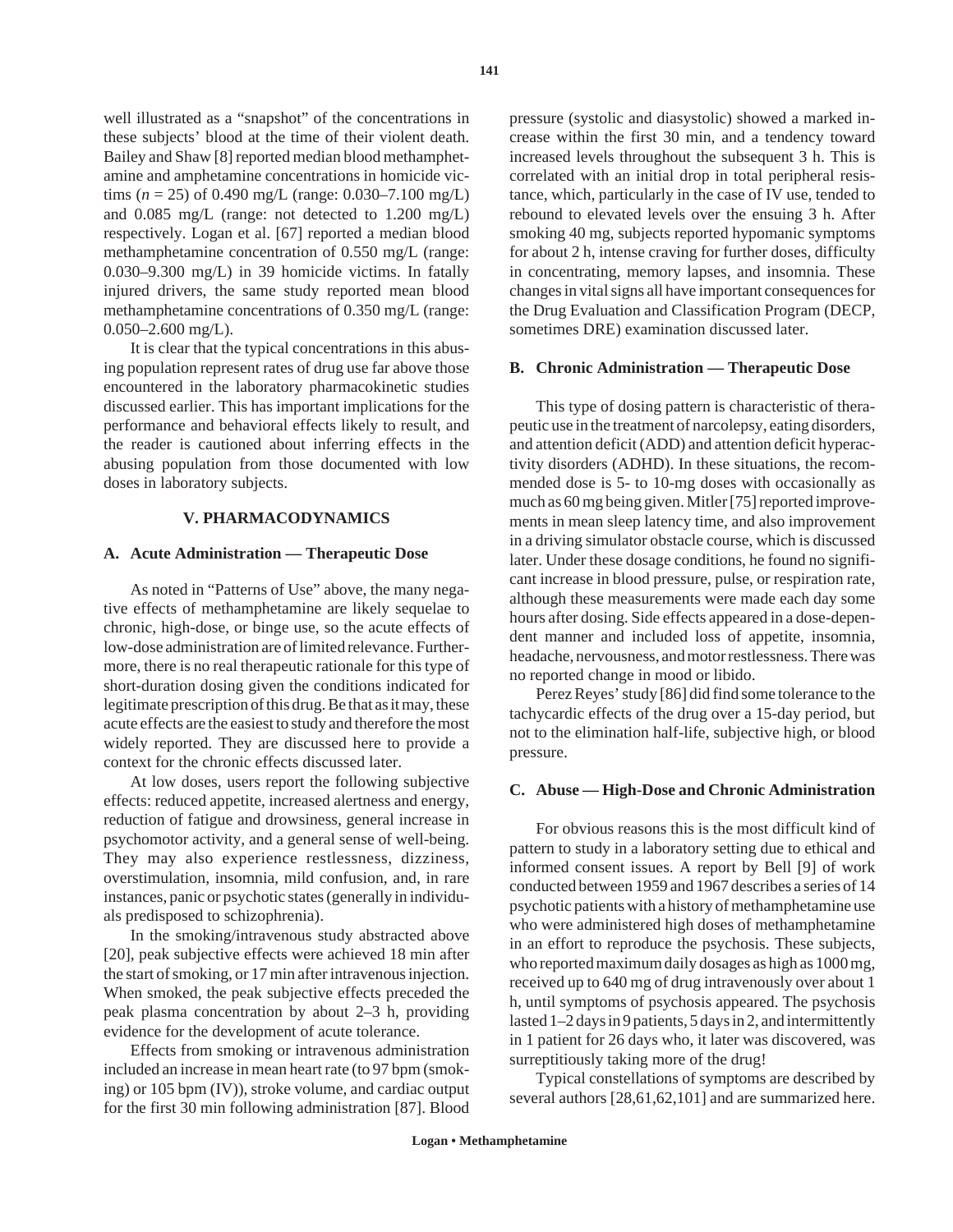At higher doses, particularly following intravenous use, users typically report intense exhilaration and euphoria, extreme wakefulness, rapid flow of ideas, feelings of increased physical and mental capacity, garrulousness, talkativeness, and rapid speech. Elevated self-esteem and intense sexual arousal are also common. Thought patterns tend to be rapid and of a decisive nature. These effects are perceived as positive and generally encourage repeated administration, producing a binge-type use pattern. As the binge progresses, the drug is repeatedly administered every few hours over a period of hours or days. Often as early as the second day, the subject enters a phase known as "tweaking". During this phase, euphoria is gradually replaced with mounting anxiety, inability to concentrate, and delusions. The user is anxious, irritable, short-tempered, and introspective. Pseudohallucinations can occur, and paranoia sets in. These unpleasant effects can be temporarily eliminated by re-administration of the drug, again reinforcing use, but the highs become less intense and the lows become lower as the binge proceeds. Eventually the user becomes so tired and fatigued that they may "nod off" to sleep and then start awake, reporting dysphoria, fatigue, anergia, anhedonia, and exhaustion. At this point drug administration will cease, and the user enters the "crash" phase. This period of restless, light sleep can last for a day or more, during which there is a compulsion to sleep or an inability to maintain consciousness. The longer the duration of the binge, the greater the likelihood that a psychosis, characterized by true hallucinations and delusions, will develop. This condition is often indistinguishable from a schizophreniform psychosis, and can only be differentiated in that it will resolve over time as the drug is cleared from the body and homeostasis restores the neurochemical balance. As will be seen, the symptomatology for acute high-dose use is very similar to that reported for chronic use, which is invariably highdose. Gawin and Kleber [39] have described and characterized abstinence symptomatology in cocaine users, and that syndrome contains many features similar to those encountered in methamphetamine withdrawal.

Anggard et al. [5] measured amphetamine concentrations in serum of psychotic patients admitted to hospital and found concentrations of 0.161–0.530 mg/L within the first day of admission. Subjects were displaying lack of concentration, paranoid delusions, hallucinatory behavior, and disorganization of thoughts, but importantly there was no correlation between the plasma amphetamine concentration and the degree of psychosis.

Smith and Fischer [102] reported symptomatology in a group of 310 patients reporting to a treatment facility with acute high-dose methamphetamine toxicity. Among the more prominent conditions reported were acute anxiety (28%), amphetamine psychosis (18%), malnutrition (12%), and exhaustion syndrome (9%). More recently, Derlet et al. [25] reported symptomatology in 127 cases of amphetamine toxicity in Sacramento. The findings were similar with 57% reporting altered mental status, including agitation, suicidal ideation, hallucinations, confusion, and despondent affect. Only 10% of the patients had been found unresponsive. Richards et al. [90] have reported blunt trauma as the most frequent cause of admission (33%) to an emergency room in methamphetamine intoxicated patients, followed by an altered level of consciousness (23%), including acute agitation, hallucinations, (e.g., "skin bugs"), tonic-clonic seizures, and fainting. Similar patterns are reported by Chan et al. [16] in a group of eight patients admitted to an emergency room in Taiwan. Three patients were in a coma, and three of the remaining five reported hallucinations, agitation, confusion, and muscular twitching.

In a review of symptomatology in a group of nine patients reporting with amphetamine psychosis, Hall et al. [43] reported among the more frequent findings, ideas of reference, increased motor behavior, paranoid ideation, paranoid delusions of influence, visual illusions in peripheral field, lability of mood, and increased sex drive. Many of the subjects were unable to separate their psychotic experiences from reality after the psychosis had resolved. A similar description is provided for other drugs, in addition to amphetamine, by Hurlbut [49].

The treatment of methamphetamine abusers with acute toxicity as described elsewhere has been addressed by Richards and co-workers [91,92]. They evaluated droperidol and lorazepam for the chemical restraint of agitated, combative patients, most of whom had been using methamphetamine. The subjects were typically very agitated, combative, violent, and out of control. Although both drugs effectively sedated the patients, the authors recommend the use of droperidol because of its longer half-life.

#### **D. Summary**

Clearly the most important effects with respect to psychomotor impairment and behavioral effects are found outside of the normal patterns of low-dose, therapeutic use, and therefore the real value of most of these studies is in helping us differentiate abuse from therapeutic use. It is evident that normal therapeutic dosing is around 10 mg/ day, and does not exceed 60 mg/day, generally by mouth, usually in divided doses. Even this high dose will result in peak methamphetamine concentrations of 0.020 mg/L or less. If a sustained release preparation is used, concentrations will typically be lower. More common are doses of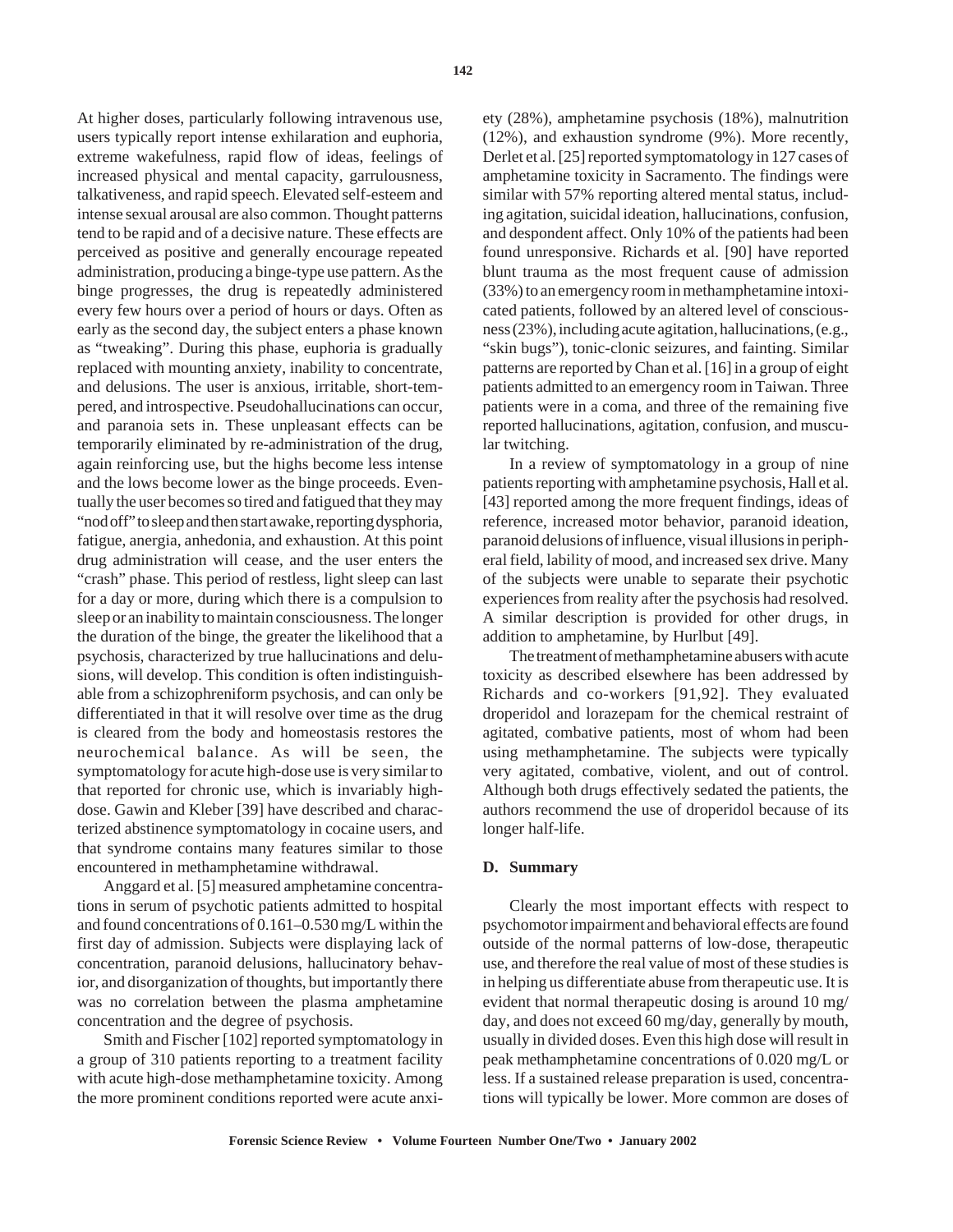The most profoundly impairing effects result from high-dose use, which in many cases may be distinguished based on blood concentrations. As noted above, concentrations of methamphetamine exceeding 0.020 mg/L can reasonably be assumed to result from abuse, and effects of the drug on self-perception, critical judgment, attention, risk-taking, mood, and motor restlessness may all contribute toward a deterioration in safe driving. However, an important exception to this ability to distinguish use from abuse based on blood concentrations is in the impairment suffered during "tweaking" or withdrawal. During this period, which can last for days following the time of last use, the blood drug concentration will decline to subtherapeutic concentrations, while the potential for withdrawal-induced impairment discussed above (irritability, anxiety, paranoia, delusions, hallucinations, and most importantly, fatigue) is at its height. Therefore, low  $\langle 0.020$ mg/L) concentrations do not exclude the possibility of impairment. This is discussed in more detail when specific effects on driving are considered below.

#### **VI. FORENSIC ISSUES**

#### **A. Methamphetamine and Violence**

In a review of deaths associated with methamphetamine use [67], one startling factor was the marked incidence of homicidal or suicidal violence. Eighteen of the deaths were suicides, and the causes of the other deaths were gunshot wound (11 cases), CO poisoning (3 cases), hanging (2 cases), and falls (2 cases). In most cases it was not possible to determine precisely the factors that led to the decision to commit suicide. However, methamphetamine use can contribute to suicidal behavior as a result of economic, social, and psychological pressures, as well as the impaired judgment and lack of critical thought associated with both stimulant impairment and abstinence syndrome.

In this population [67] there were 40 homicides where the subject tested positive for methamphetamine, with the cause of death being gunshot wound (31 cases), stabbing (7 cases), or strangulation (1 case). The blood methamphetamine concentrations in homicide victims ranged from less than  $0.03 \text{ mg/L}$  to  $9.30 \text{ mg/L}$  (median  $0.550 \text{ mg/s}$ ) L). By way of comparison, Logan et al. [69] have reported

survival of a subject (following medical intervention) with a blood methamphetamine concentration of 9.50 mg/ L, showing that extremely high methamphetamine concentrations are not always lethal. Similarly, in this series, in those cases with higher methamphetamine concentrations, the cause of death was invariably gunshot wound. The presence of these high levels in ambulatory individuals illustrates one of the difficulties in designating a presumptive "lethal" level or range for the drug, or determining cause of death solely from toxicology results. Eighty-three percent of the homicide victims had blood concentrations of methamphetamine less than 1.0 mg/L. These are likely representative of the levels routinely achieved in live methamphetamine abusers.

Over the same period of time, for deaths in Washington State in which the victim tested positive for morphine, only 4% were homicide victims and 6% were suicides. By comparison, in decedents testing positive for cocaine use, another stimulant, 18% were homicide victims and 9% were suicides. This compares to 27% homicides and 14% suicides testing positive for methamphetamine. Much anecdotal evidence has suggested an association between violence and stimulant use in general, and methamphetamine use in particular. Logan [66] reported that violent behavior in subjects arrested for driving under the influence (DUI) who later tested positive for methamphetamine was more consistently noted in individuals with blood concentrations greater than 1 mg/L.

There is also a suggestion in both the sociological and criminological literature that users of illicit drugs, including the amphetamines, are more prone to victimization than the general population. Kingery et al. [58] reported that adolescent drug users fought more, took more risks that predisposed them to assault, and were assaulted more often than non-drug users. Drug use by both the victim (14%) and the victim's dating partner (27%) was reported in a study of violent dating incidents [12]. Drug use was also reported as being common in both victims and perpetrators of domestic violence [99]. Among the reasons cited for this are a combination of the following: low selfesteem, anxiety, and depression leading to drug use; involvement in a culture in which possession of weapons is common; and the development in co-users of paranoia, violent tendencies, impaired judgment, and poor impulse control. These factors can all engender an atmosphere in which minor disagreements or misunderstandings can quickly escalate to homicidal violence [27]. Although there is much anecdotal evidence, there is no objective data clearly demonstrating the causal link between violent behavior and methamphetamine use/blood concentration. Stimulant-related violence is also discussed by many other authors [49,61,74,99,101].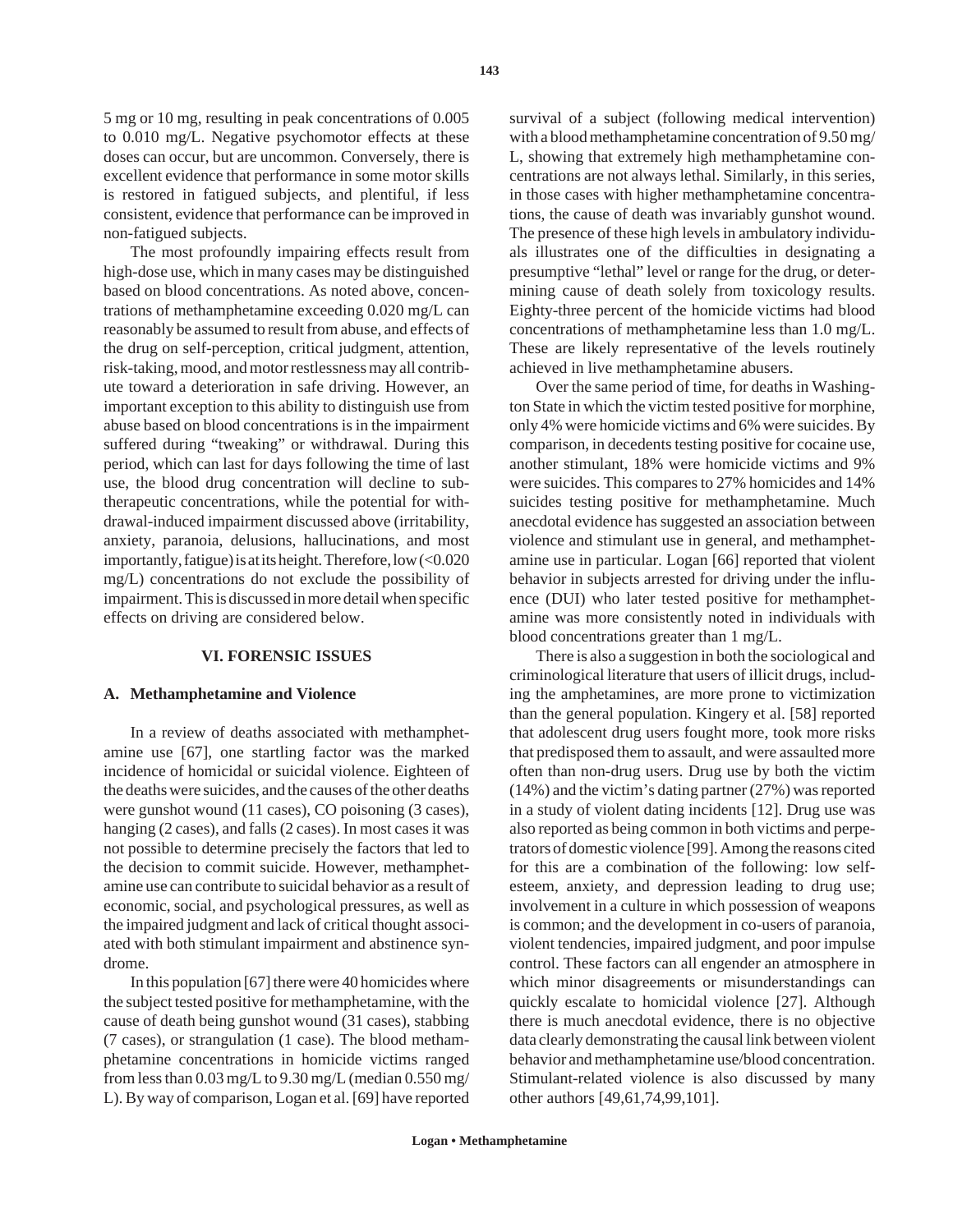Methamphetamine is frequently combined with other drugs, including alcohol [109], marijuana, narcotic analgesics, other stimulants, and depressants [60] and it is often difficult to separate effects of one drug from another. The combinations — "goofballs" (amphetamines and barbiturates), or "speedballs" and "bombitas" (amphetamines or cocaine and heroin) — are taken to provide a "relaxed high" or to offset some of the agitation and irritability experienced during high-dose amphetamine use. Depressants, including alcohol, are also used to help during tweaking or withdrawal to assist with sleep. Marijuana may also be used in this phase, or simply to customize the amphetamine experience.

A concern in assessing potential effect of methamphetamine is whether the co-administration of stimulants and depressants would tend to cancel out the effects of either drug. A few studies have examined the co-administration of amphetamines with other drugs in man.

In evaluating the combined effects of alcohol and methamphetamine, Forney [37] reviewed work by Rutenfrantz and Jansen [96], which suggested that lowdose methamphetamine (9 mg, IV) partially reversed the effects of low doses of alcohol in subjects in a driving simulator, yet their results were based on only two subjects, have not been replicated, and in fact have been contradicted by other researchers. In a study of alcohol  $(BAC \sim 0.05g/100mL)$  and amphetamine (dose: 0.2 mg/ Kg (14 mg/70 Kg)) effects on mood and volition measured by betting in a card game [53], alcohol produced a greater degree of risk-taking. Amphetamine alone, or in combination with alcohol at this dose, did not appear to affect risktaking.

In a blinded crossover design study [33] subjects were administered placebo, amphetamine alone, marijuana alone, or marijuana and amphetamine. However, the amphetamine dose was oral, acute, and low (10 mg), and subjects could distinguish, with reliability, the amphetamine from the placebo. Subjects still reported a more intense high from the drug combination than from either drug alone. The effects appeared to be additive. Heart rate increased acutely with the smoking of marijuana, but the increase was sustained longer when both drugs were coingested. Psychomotor changes (especially slowing of reaction time) appeared to be most readily attributable to the marijuana use, and there was no evidence that the amphetamine restored the performance lost.

Wilson et al. [108] co-administered a 15-mg dose of amphetamine with or without alcohol and had subjects perform a variety of psychophysical tests. The results indicated that each drug modifies the effects of the other. Amphetamine produced no improvement of ethanol-impaired performance in most tests, although in some simple repetitive tasks (serial addition, coding, and trail-making), it did. The results indicated that when both drugs were present together, the effects could not be predicted on the basis of depressant versus stimulant competition.

Mendelson et al. [72] reported that methamphetamine (30 mg IV) did not change ethanol (BAC ~0.08g/100mL) intoxication self-ratings, although heart rate increase was greater and more sustained following administration of the combination.

Newman and Newman [82] reported that neither caffeine nor amphetamine (15 mg) were effective in restoring ethanol-induced performance impairment in tests of balance, steadiness, and fusion.

In summary, there is no reason to believe that on a neurophysiological level the stimulant effects of amphetamine use would be negated by the ingestion of a depressant, or vice versa, and this is borne out by the studies reviewed. Combining drugs that individually have a complex effect on mood, sensorium, judgment, risk-taking, and values inevitably complicates things even further, making these executive operations less predictable and more subject to error. These studies suggest that even at the low doses of amphetamine used, the impairing effects are generally additive to those of the depressant, but, as in the case of fatigue, some performance decrement in simple repetitive tasks may be improved.

## **C. Military Use and Effects on Counteracting Fatigue**

As early as 1966, it was recognized that the performance enhancement resulting from amphetamine use was generally significant in restoring performance in fatigued subjects, rather than producing performance above baseline in normal subjects [65]. The effects of fatigue are of great concern to the military, particularly in a combat setting. Newhouse et al. [81] reported on the efficacy of *d*amphetamine (10 or 20 mg) on restoring baseline performance in subjects deprived of sleep for 48 h, and found a dose-related level of improvement. The use of amphetamines by the military is an issue that deserves attention, since superficially it may appear at odds with arguments expressed here that abuse of methamphetamine would inevitably produce impairment.

Ever since its invention in 1919, the potential benefits from this drug in a military setting have been appreciated. It was used by both the Allied and Axis powers during the Second World War to allow prolonged forced marches, and to keep troops awake and alert in protracted combat. Military use of the drug to counteract fatigue has contin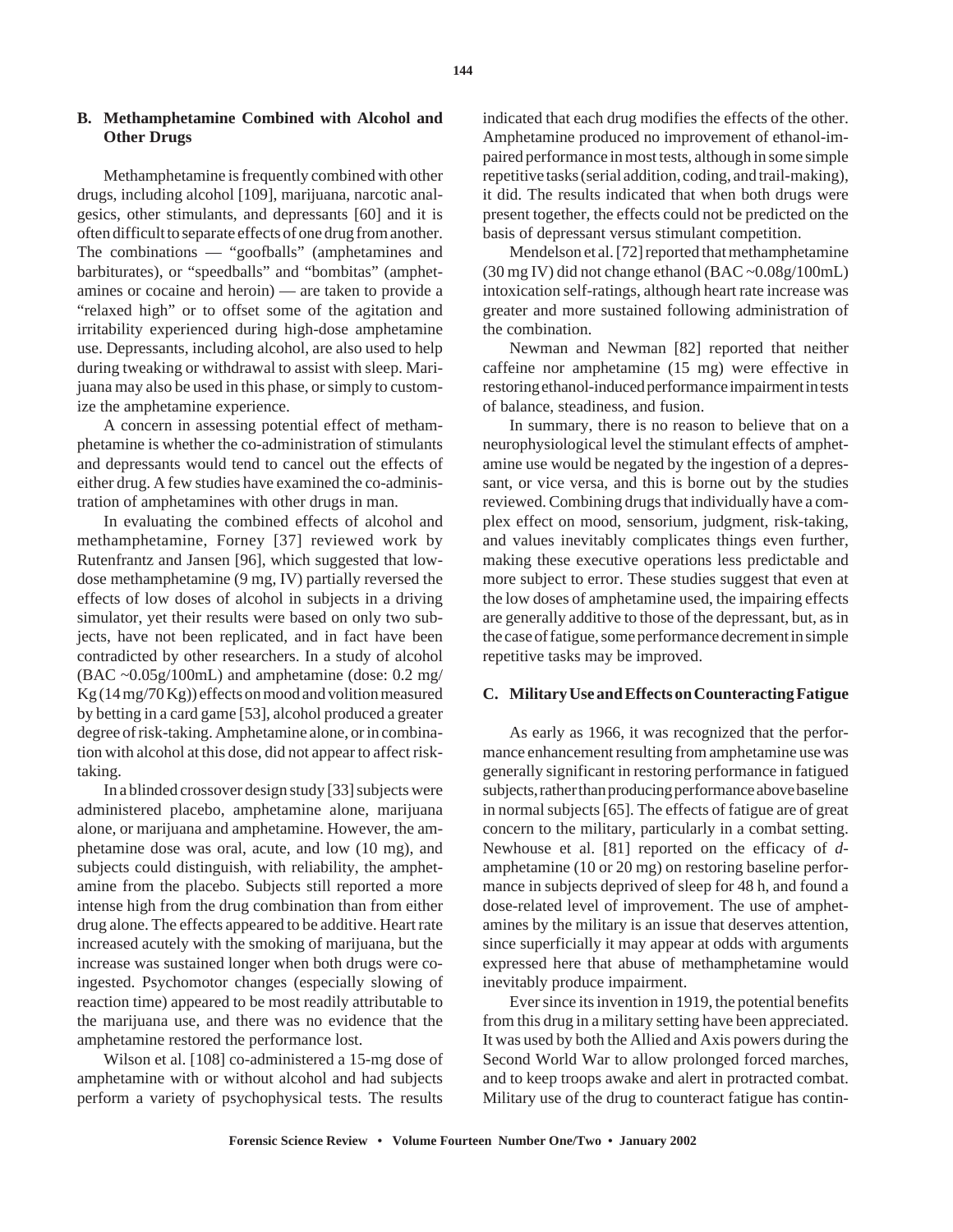ued through to the present day. In Operations Desert Storm and Desert Shield during the Gulf War, pilots were issued "GO" pills (*d*-amphetamine, 5 mg) [32]. They were limited to the use of one pill every 4 h to combat fatigue resulting from sustained flying operations (duty days of greater than 16 h and crew rest periods of less than 6 h), and time zone changes. As many as two thirds of the pilots flying there used the pills, and the rating of the effects was almost uniformly positive, many stating that they felt it made for safer flying operations. However, in contrast to typical recreational patterns of use, the drug was administered orally, in small divided doses, under the direction of a flight surgeon.

Caldwell et al. [14] demonstrated the ability of amphetamine (30 mg in divided 10-mg doses at 4-h intervals) to sustain helicopter pilot performance in a flight simulator during periods of sleep deprivation (over 48 h without sleep). There was reduced slow wave EEG activity, improved alertness, and better self-ratings of fatigue and vigor. These results were generally validated by Caldwell and Caldwell [13] in actual helicopter flight, although the drug's effects were less significant, and did not become significant until after 24 h of sleep deprivation.

Fatigue is generally recognized as a major contributor to driving impairment [11,105], so the notion that amphetamines could be used to counteract this effect in fatigued drivers is not so farfetched. Nevertheless, the doses of amphetamines typically used in a recreational situation are well beyond what has been validated as being effective in reversing these effects. Also, as discussed later, fatigue induced as a result of amphetamine abuse cannot be reversed by further administration of the drug.

In summary, when a subject is fatigued, performance in simple psychomotor tests of short duration is barely effected, but performance impairment becomes marked when sustained effort is required, or when the task is more complex. The administration of 5- to 10-mg oral doses of amphetamine at 4-h intervals has been shown to be effective in restoring performance for periods up to 40 h. The effects of more prolonged or frequent administration, intravenous or smoked routes of administration, or the use of higher doses has not been investigated.

## **D. Methamphetamine and Driving**

There are at least three ways to evaluate the potential impact of methamphetamine on driving. The first is by examining the physiological and psychological effects of low-dose therapeutic administration through high-intensity binge abuse, and drawing conclusions about the potential impact of the typical signs and symptoms on a complex psychomotor task like driving. The second ap-

proach is to examine case reports or epidemiology of drivers involved in traffic accidents or impaired driving arrests. A third approach is to examine laboratory reports of performance in driving simulators or laboratory tests of psychomotor performance following methamphetamine administration. Considered together, this information should give a picture of the impact of methamphetamine on driving, including information about any causative link.

## 1. Empirical Considerations

Starting with the first and most empirical approach, methamphetamine is a stimulant drug, which at low oral doses is effective in offsetting the consequences of fatigue on psychomotor performance. The effects reported at this level of dosing are improved alertness, improvement in reaction time, elevation of mood, reduction of sleepiness, suppression of appetite, pupillary dilation, and some transient increase in heart rate and blood pressure. Occasionally headaches, insomnia, light sensitivity, and irritability are reported as side effects. Based on these considerations, one would not expect widespread adverse effects on driving from this pattern of use. Furthermore, it should be recognized that in cases where a driver is fatigued from loss of sleep (24–36 h without any sleep), the drug might restore some of the fatigue-induced impairment, and thus restore performance to baseline level.

Nevertheless, at elevated doses or after prolonged administration of the drug, and especially after intravenous administration, the effects are quite different. During acute intoxication the CNS effects are intense, distracting, and overwhelming, including, as discussed earlier, exhilaration and euphoria, rapid flow of ideas, feelings of great physical strength and mental capacity, excitation, panic, and sexual arousal, often referred to as the "upside". Less frequently, hallucinations, delusions, perceptual distortions, and assaultive behavior also occur. Most of these effects can reasonably be expected to contribute at a minimum to a decline in concentration, inability to divide attention, and errors in judgment and perception. Perhaps more importantly, as the binge progresses, and the tweaking, and crash or withdrawal phases (often referred to as the "downside") become established, the symptomatology becomes quite different. The user becomes preoccupied with their thoughts and behavior, the euphoria is replaced with agitation, concentration becomes difficult, and "pseudohallucinations" appear (these are frightening visual images that the user knows to be unreal, or can be persuaded are unreal). The subject often becomes confused, irritable, paranoid, and increasingly fatigued. Progressively, the presentation becomes one of CNS depression, progressing to periods of uncontrollable sleepiness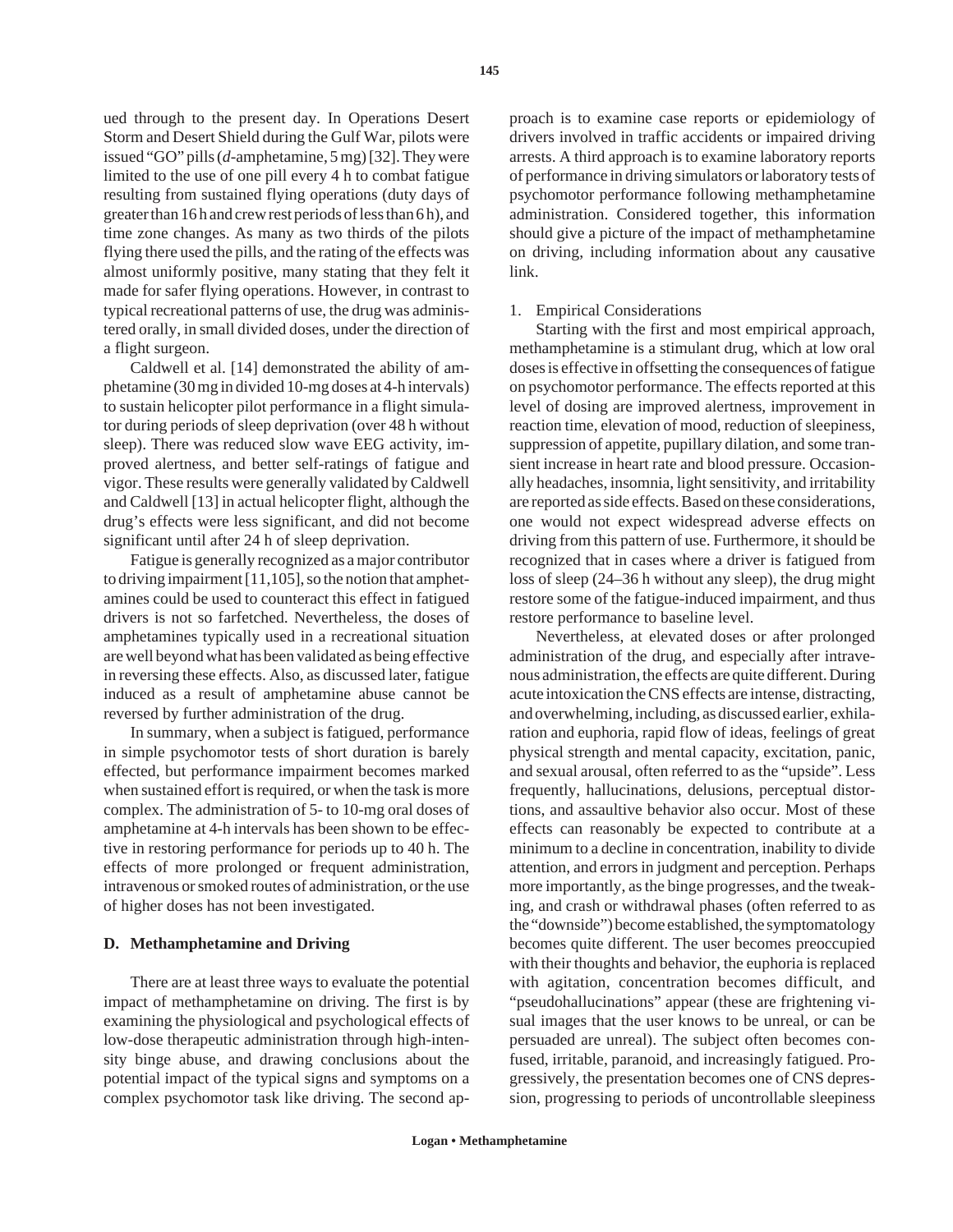and "microsleeps", lasting a few seconds to minutes from which the user starts with disorientation and unease before finally falling into a troubled, restless, sleep. The extensive literature on driving impairment from CNS depressants, particularly alcohol, demonstrates a clear link between their effects and driving impairment, suggesting that this phase of methamphetamine intoxication presents real risks for psychomotor impairment and corresponding risks to driving performance.

## 2. Epidemiology

The second approach is to consider epidemiological reports, such as rates of amphetamine use among fatally injured drivers, or accident rates among drug users.

Smart et al. [100] reported on rates of accident involvement among a variety of groups of drug abusers, and found that the group of amphetamine users were the most likely to have an increased accident rate over the driving population in general. This study is unusual in that it contains a control group.

The following literature review is taken in part from Logan [66]. Several studies of driver populations have included tests for amphetamines and show a significant incidence of their use. Lund et al. [70] studied drug use in truck drivers on a major U.S. transcontinental highway and found methamphetamine in 2% of those drivers voluntarily tested. However, 12% of drivers contacted declined to participate. Crouch et al. [24] reported on the prevalence of drug use in fatally injured truck drivers and found amphetamine or methamphetamine in 7% of cases (*see* [79]). Comparing Lund's data to that of Crouch suggests that methamphetamine use is overrepresented in fatally injured truck drivers. This would support a causal relationship between methamphetamine use and increased risk of fatal accident involvement, but the refusal rate in Lund's study makes this comparison less than conclusive.

Kirby et al. [59] reported drug use in traffic accident victims admitted to a level one trauma center in 1988 and found an incidence of amphetamine use of 2%. Robb et al. [94] reported on drug use in drivers in New Mexico arrested under suspicion of driving under the influence of drugs (DUID) and found 1.7% positive for non-cocaine phenethylamine stimulants. Logan and Schwilke [68] reported 1.8% of fatally injured drivers in Washington State testing positive for methamphetamine. Unfortunately, there is no corresponding control group in any of these studies to permit evaluation of the relative prevalence of amphetamine use in impaired drivers as opposed to the general driving population. In addition, since many of these studies tested only urine, blood drug concentration data is not available. This is regrettable since such information would be useful in establishing any link between the concentration of the drug and its role in the cause of the accident.

In 1992, the National Highway Traffic Safety Administration (NHTSA) published a review of drug use in fatally injured drivers [77]. The most frequent type of accident among drivers testing positive for amphetamines was a "non-collision" or drive-off-the-road-type accident (50%, compared to 32% in the drug-free control group). A total of 83.3% of the amphetamine-positive drivers were deemed responsible for the accident, compared to 67.7% in the drug-free control group, and 93.9% in the group with blood alcohol greater than 0.09 g/100 mL.

In summary, there is some evidence from these studies that amphetamine use is prevalent in certain driver populations, but it remains difficult on this basis alone to infer a causal link due to the absence of control data. Nevertheless, studies documenting rates of methamphetamine use in driving populations do allow identification of trends and comparisons of drug-use patterns between groups and jurisdictions.

#### 3. Laboratory Studies and Other Reports

A third source of information is a review of the literature on amphetamines and driving performance. Ferrara et al. [34] conducted an extensive review of literature on laboratory studies involving performance following administration of psychostimulants. Approximately 5% reported impairment, 32% reported no effects, and 38% reported improvement, but Ferrara did not consider dose in this evaluation.

Evans et al. [33] had subjects rate whether their driving was impaired after a 10 mg/70Kg dose of *d*amphetamine. Of 11 subjects, one subject in the placebo group, versus three in the amphetamine group reported impairment (compared to 7 of 11 in the marijuana group, and 8 of 11 in the combined amphetamine/marijuana group). Mitler et al. [75], in studying the effects of methamphetamine on narcoleptic patients and controls, included 30-min sessions on a simple computer-based "driving simulator". Methamphetamine displayed a dose-dependent improvement in performance in narcoleptics up to 60 mg, and in controls up to 10 mg.

Hurst [50] tentatively concluded that a 10-mg oral dose of amphetamine increased risk-taking. This finding was supported by further work by Hurst et al. [54] evaluating effects of amphetamine (14 mg/70 Kg) on judgment and decision-making. These researchers found that both decisions to accept risk and self-appraisals of performance were increased. In later work [52], he failed to measure any increased risk taking in another gambling construct with the same dose. Although tentative, and contradictory in places, and based on low-dose adminis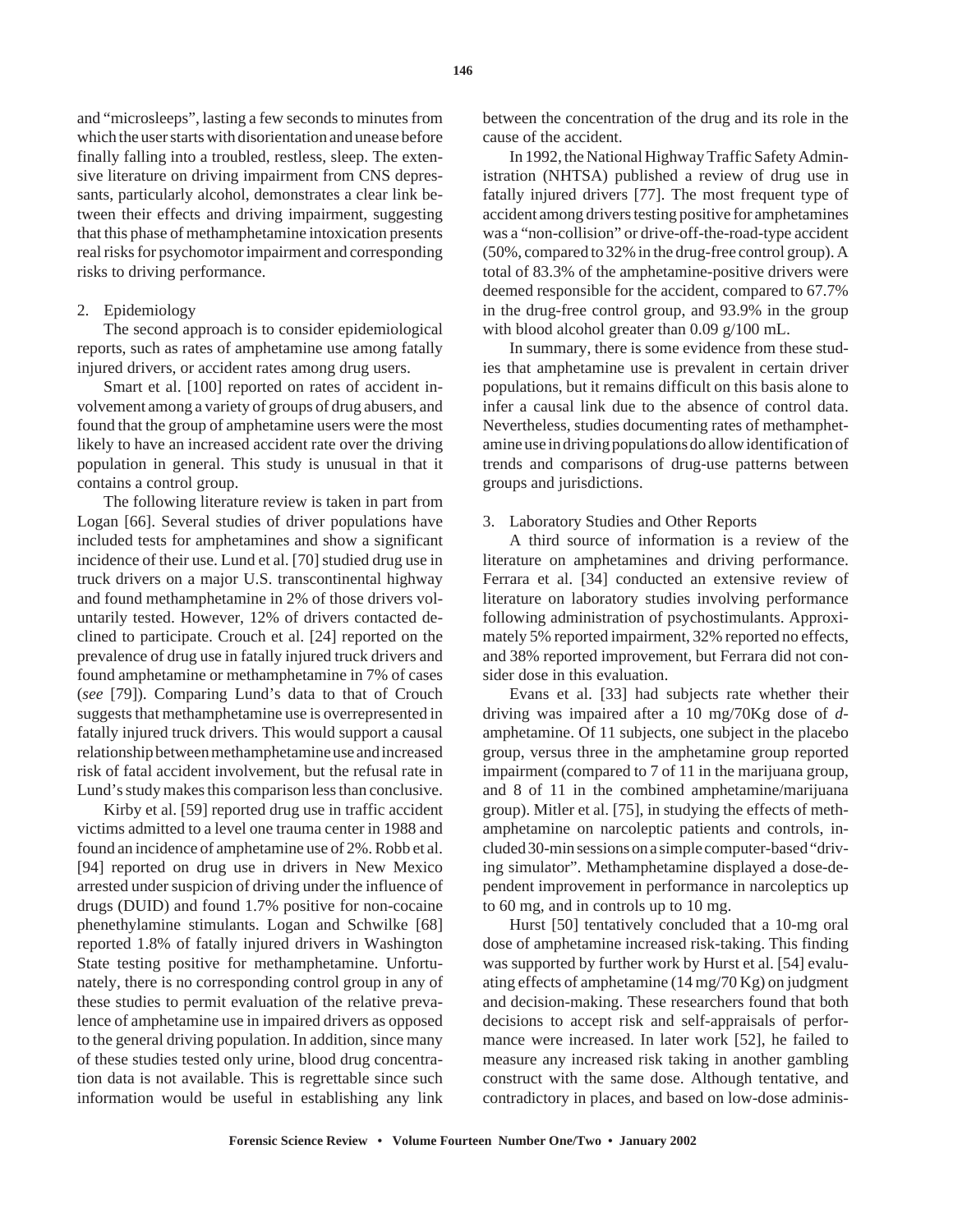tration, these findings demonstrate at least the potential for effects on decision-making and risk-taking that could impact driving behavior. Subsequent to this work, Hurst had reviewed the issue of amphetamines and driving on two separate occasions [51,52]. He notes [51] that as discussed above, there is little direct evidence that normal therapeutic doses affect driving, and downplays the risktaking aspects in his earlier studies due to their mild effects.

Ritalin (methylphenidate) is another stimulant drug used to treat adults with attention deficit hyperactivity disorder (ADHD), and the effects of this medication on their driving have been assessed [23]. These researchers found that ADHD adults had a higher accident rate, more moving violations, and poorer simulator driving performance than non-ADHD controls. Their performance under Ritalin treatment demonstrably improved their driving over the unmedicated condition. Other researchers have shown similar findings [56].

Ellinwood and Nikaido [30] further explored the issue of stimulant-induced impairment, looking in detail at the issue of the effects of the downside of these drugs, including the amphetamines. They present a general dosedependent model for stimulant impairment, considering arousal, hyperarousal and withdrawal phases, which was developed further by Logan [66], who reported

symptomatology from a series of 28 drug-impaired driving cases, and used the data to produce a more detailed model for methamphetamine-impaired driving based on Ellinwood and Nikaido's general model (*see* **Figure 2**). That review concluded that while neither the degree of impairment nor the phase of intoxication could be predicted from the blood methamphetamine concentration, abuse could be distinguished from therapeutic use when the concentration was greater than 0.200 mg/L. Conversely, however, lower concentrations do not exclude recreational use beyond the impairment threshold since the subject may be on the "downside", or withdrawing. In the majority of cases reviewed, the pattern of driving (typically one-car, drive-off-the-road-type accidents) was highly suggestive of withdrawal-induced impairment, and several of the drivers reported "falling asleep". Other driving patterns included high-speed and high-risk driving. The vast majority of subjects also demonstrated behavioral signs suggestive of high-dose or binge use.

In support of this, Logan et al. [67] reviewed 146 deaths involving methamphetamine, including 17 fatally injured drivers. In this group, 14 of the 17 fatalities resulted from drive-off-the-road-type accidents, again strongly suggesting withdrawal-induced impairment, and consistent with the earlier report.

**Figure 2.** Hysteresis plot showing examples of effects which can impact driving performance with respect to blood methamphetamine concentration (mg/L) in two illustrative cases. The figure shows examples of withdrawal effects from (a) low-dose, and (b) high-dose drug use. (Reproduced with permission from *J Forensic Sci* [66] — Copyright ASTM International, 100 Barr Harbor Drive, West Conshohocken, PA 19428.)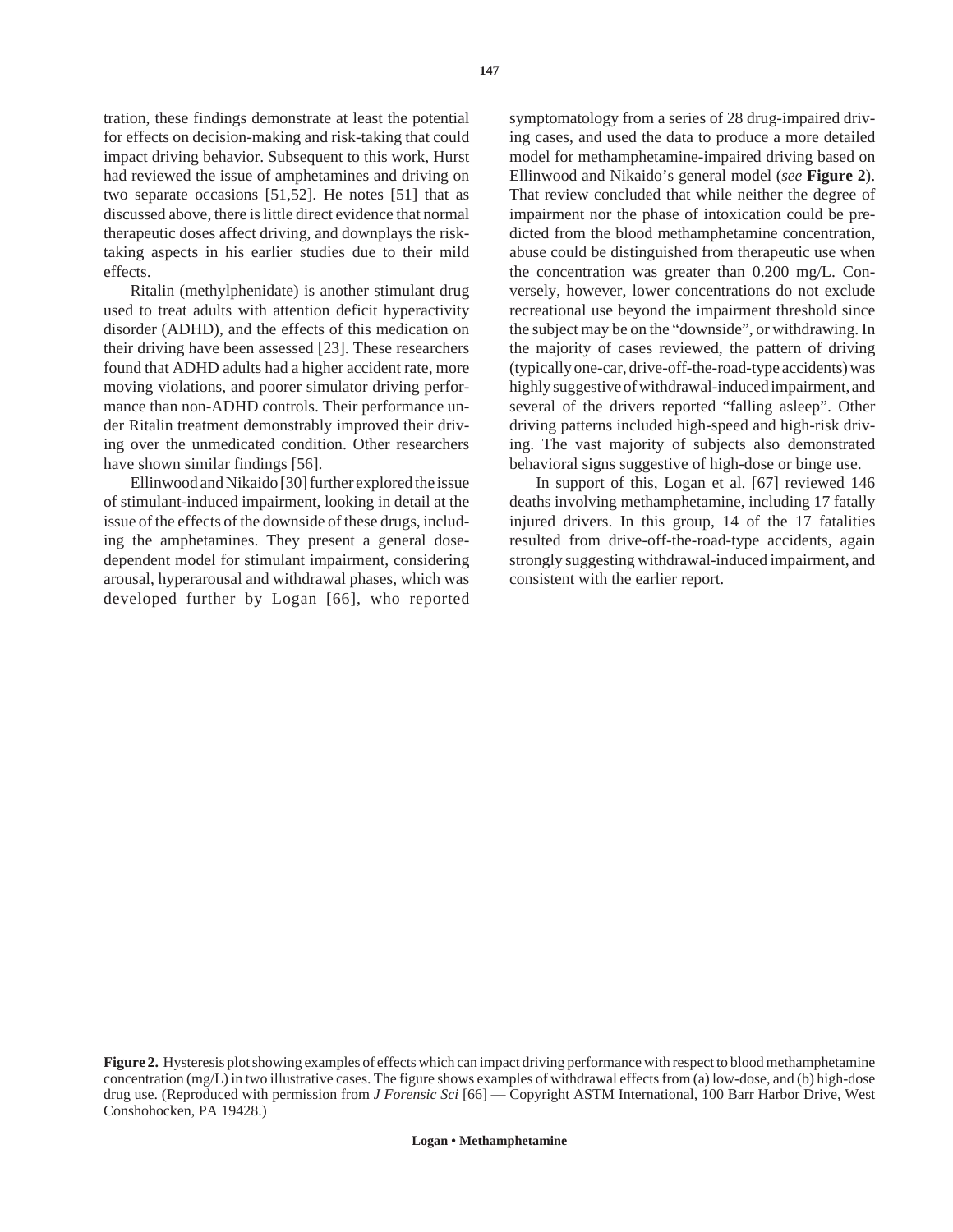### 4. Methamphetamine and the DRE Evaluation

Methamphetamine falls into the stimulant category in the drug recognition expert (DRE) scheme. Physiological signs, which may help the DRE officer correctly identify stimulant use, include increased pulse and blood pressure, dilated pupils, increased muscle tone, muscle tremors or tics, restlessness, agitation, scratching, and repetitive, rapid speech. During the interview the subject may appear nervous, paranoid, may have delusions, may hallucinate, and may give confused responses to simple questions. They may also become violent, particularly if startled, or frightened, such as may happen when taken into the dark room for the pupil exam, so officers should be advised to take extreme caution. Pupillary dilation can make them extremely sensitive to light, so care should be taken with the penlight or flashlight.

A number of DRE officers have reported evaluating subjects on the "downside" of methamphetamine use, where the symptoms may be subtly different. As the person moves from the "tweaking" phase to the "crash", their vital signs can become depressed, heart rate and blood pressure may be normal to low, pupil size has been reported to be in the low end of the normal range  $(-2-3)$ mm), and they become drowsy and sleepy, and may "nod off". This symptomatology includes many of the signs associated with narcotic analgesics, or depressant use, such as depressed pulse and blood pressure, so care should be taken with the evaluation. The major distinguishing features are the fact that the subject's pupil, although small, will still react to light, which the narcotic analgesic user's pupil will not. Even when they are nodding off, the subject's behavior and state of mind during the period when they are awake are generally more alert than in the narcotic analgesics user, and some behavioral manifestations of stimulant intoxication will generally be present.

Heishmann et al. [45,46] presented data on subjects who had been administered oral doses of 0, 12.5, or 25 mg of amphetamine, and were then subjected to a DRE evaluation 140 min later. These doses are extremely conservative in terms of normal recreational doses, which range into the 100s of mg to g, administered over many hours or days. The authors found that with the low dose (12.5 mg) only 7 of the 18 subjects displayed any signs of intoxication, meaning that in a field or arrest setting, the remaining 11 would not have been arrested or subjected to the complete DRE exam. Furthermore, of the 7 deemed impaired, only 2 were correctly identified as being under the influence of a stimulant. The high-dose subjects did not test much better, with 8 of 18 being deemed impaired, and only 3 of the 8 correctly identified as being under the influence of a stimulant. Most often these subjects were thought to be under the influence of marijuana, based principally on the elevated pulse and blood pressure, and dilated pupils, but absent the agitation and excitation associated with stimulant use. Because of the limitations on dose in this study, it cannot be reasonably used to assess the efficacy of the DRE evaluation in amphetamineimpaired subjects.

#### **REFERENCES**

- 1. 21 CFR 1308.12.
- 2. Aalberg L, DeRuiter J, Noggle FT, Sippola E, Clark CR: Chromatographic and mass spectral methods of identification for the side-chain and ring regioisomers of methylenedioxymethamphetamine; *J Chromatogr Sci* 38:329; 2000.
- 3. Anderson RJ, Reed WG, Hillis LD, Morgan CD, Garriott JC: History, epidemiology, and medical complications of nasal inhaler abuse; *J Toxicol Clin Toxicol* 19:95; 1982.
- 4. Ando H, Shimizu H, Takahashi Y, Fukumoto M, Okonogi H, Kadokura M: A basic study for estimating the level of exposure to a nasal inhalant containing a stimulant; *Jpn J Hyg* 43:692; 1993.
- 5. Anggard E, Gunne LM, Jonsson LE, Niklasson F: Pharmacokinetic and clinical studies on amphetamine dependent subjects; *Eur J Clin Pharmacol* 3:3; 1970.
- 6. Anglin MD, Burke C, Perrochet B, Stamper E, Dawud-Noursi S: History of the methamphetamine problem; *J Psychoact Drugs*; 32:37; 2000.
- 7. Baden KL, Valtier S, Cody JT: Metabolic production of amphetamine following multidose administration of clobenzorex: *J Anal Toxicol* 23:511; 1999.
- 8. Bailey DN, Shaw RF: Cocaine and methamphetaminerelated deaths in San Diego County (1987): Homicides and accidental overdoses; *J Forensic Sci* 34:407; 1989.
- 9. Bell DS: The experimental reproduction of amphetamine psychosis; *Arch Gen Psychiat* 29:35; 1973.
- 10. Brooks KE, Smith NS: Lack of formation of methamphetamine-like artifacts by the monoacetates of pseudoephedrine and related compounds in the GC/MS analysis of urine extracts; *J Anal Toxicol* 17:441; 1993.
- 11. Brown ID: Driver fatigue; *Hum Factors* 36:298; 1994.
- 12. Burcky W, Reuterman NA, Kopsky S: Dating violence among high school students; *Sch Counsel* 35:353; 1988.
- 13. Caldwell JA, Caldwell JL: An in-flight investigation of the efficacy of dextroamphetamine for sustaining helicopter pilot performance; *Aviat Space Environ Med* 68:1073; 1997.
- 14. Caldwell JA, Caldwell JL, Crowley JS, Jones HD: Sustaining helicopter pilot performance with dexedrine during periods of sleep deprivation; *Aviat Space Environ Med* 66:930; 1995.
- 15. CEWG (Community Epidemiology Work Group): *Epidemiologic Trends in Drug Abuse — Advance Report*, NIH Publication No. 01-4738; 2001.
- 16. Chan P, Chen JH, Lee MH, Deng JF: Fatal and nonfatal methamphetamine intoxication in the intensive care unit; *Clin Toxicol* 32:147; 1994.
- 17. Cloyd ML: Diet pill metabolizes to *d*-methamphetamine; *J Occup Environ Med* 39:1135; 1997 .
- 18. Cody JT, Schwarzhoff R: Interpretation of methamphet-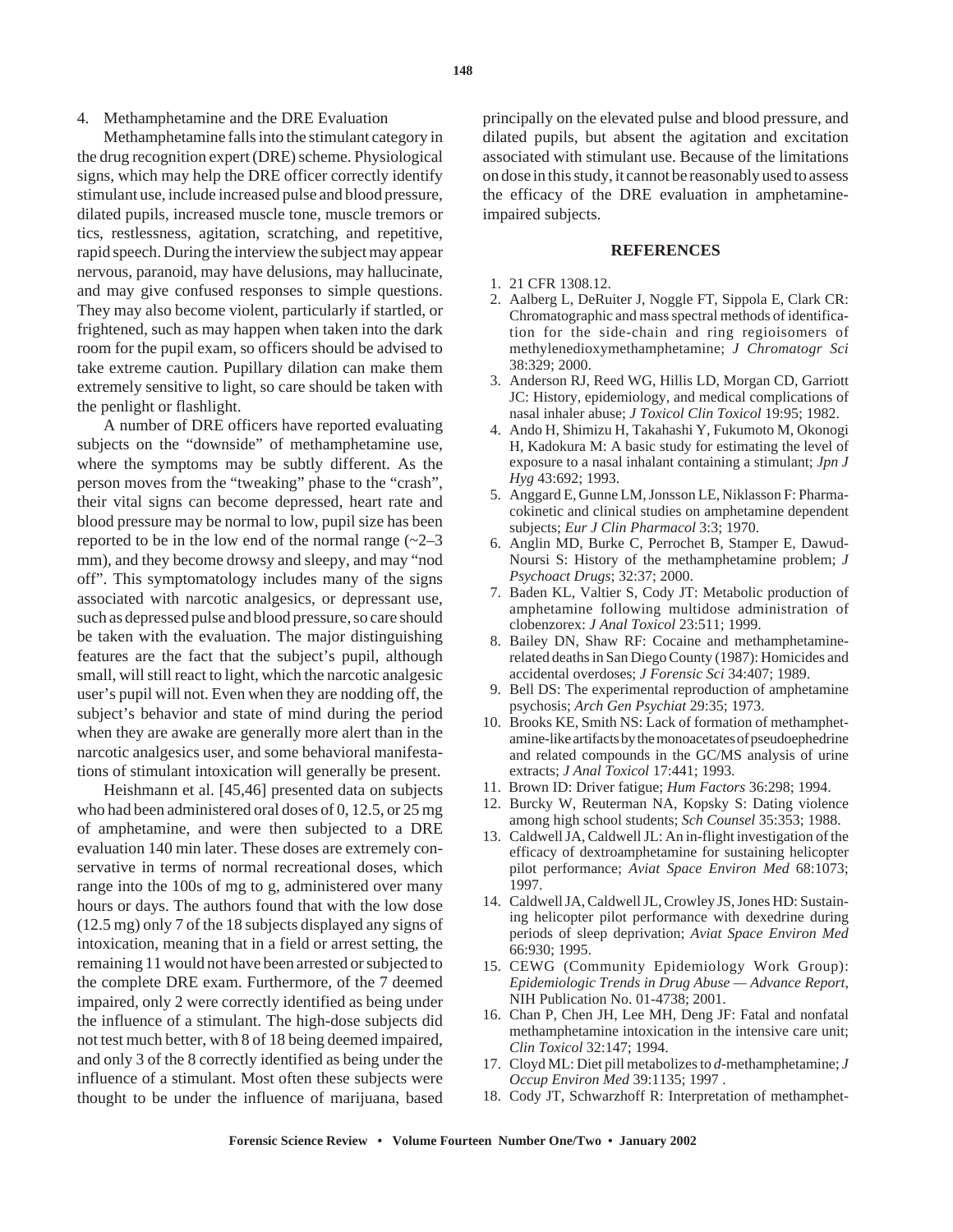amine and amphetamine enantiomer data; *J Anal Toxicol* 17:321; 1993.

- 19. Cody JT, Valtier S: Detection of amphetamine and methamphetamine following administration of benzphetamine; *J Anal Toxicol* 22:299; 1998.
- 20. Cook CE, Jeffcoat AR, Sadler BM, Hill JM, Voyksner RD, Pugh DE, White WR, Perez-Reyes M: Pharmacokinetics of oral methamphetamine and effects of repeated daily dosing in humans; *Drug Metab Dispos* 20:856; 1992.
- 21. Cook CE, Jeffcoat AR, Hill JM, Pugh DE, Patetta PK, Sadler BM, White WR, Perez-Reyes M: Pharmacokinetics of methamphetamine self administered to human subjects by smoking s-(+)-methamphetamine hydrochloride; *Drug Metab Dispos* 21:717; 1993.
- 22. Cooke BJ: Chirality of methamphetamine and amphetamine from workplace urine samples; *J Anal Toxicol*18:49; 1994.
- 23. Cox DJ, Merkel RL, Kovatchev B, Seward R: Effect of stimulant medication on driving performance of young adults with attention-deficit hyperactivity disorder: a preliminary double-blind placebo controlled trial; *J Nerv Ment Dis* 188:230; 2000.
- 24. Crouch DJ, Birky MM, Gust SW, Rollins DE, Walsh JM, Moulden JV, Quinlan KE, Beckel RW: The prevalence of drugs and alcohol in fatally injured truck drivers; *J Forensic Sci* 38:1342; 1993.
- 25. Derlet RW, Rice P, Horowitz BZ, Lord RV: Amphetamine toxicity: experience with 127 cases; *J Emerg Med* 7:157; 1989.
- 26. Di Pietra AM, Gotti R, Del Borrello E, Pomponio R, Cavrini V: Analysis of amphetamine and congeners in illicit samples by liquid chromatography and capillary electrophoresis; *J Anal Toxicol* 25:99; 2001.
- 27. Ellinwood, EH: Assault and homicide associated with amphetamine abuse; *Am J Psychi* 127:90; 1971.
- 28. Ellinwood EH Jr: Amphetamine psychosis: I. description of the individuals and process; *J Nerv Ment Dis* 144:273; 1967.
- 29. Ellinwood EH Jr., Kilbey MM: Fundamental mechanisms underlying altered behavior following chronic administration of psychomotor stimulants; *Biol Psychi* 15:749; 1980.
- 30. Ellinwood EH, Nikaido AM: Stimulant induced impairment: a perspective across dose and duration of use; *Alc Drug Driv* 3:19; 1987.
- 31. elSohly MA, Stanford DF, Sherman D, Shah H, Bernot D, Turner CE: A procedure for eliminating interferences from ephedrine and related compounds in the GC/MS analysis of amphetamine and methamphetamine; *J Anal Toxicol*16:109; 1992.
- 32. Emonson DL, Vanderbeek RD: The use of amphetamines in U.S. Air Force tactical operations during Desert Shield and Storm; *Aviat Space Environ Med* 66:260; 1995.
- 33. Evans MA, Martz R, Rodda BE, Lemberger L, Forney RB: Effects of marihuana-dextroamphetamine combination; *Clin Pharmacol Ther* 30:350; 1977.
- 34. Ferrara, SD, Giorgetti R, Zancaner, S: Psychoactive substances and driving: state of the art and methodology; *Alc Drug Driv* 10:1; 1994.
- 35. Fitzgerald RL, Ramos JM Jr, Bogema SC, Poklis A: Resolution of methamphetamine stereoisomers in urine drug testing: urinary excretion of  $R(-)$ -methamphetamine fol-

lowing use of nasal inhalers; *J Anal Toxicol* 12:255; 1988.

- 36. Fleckenstein AE, Metzger RR, Wilkins DG, Gibb JW, Hanson GR: Rapid and reversible effects of methamphetamine on dopamine transporters; *J Pharmacol Exp Ther* 282:834; 1997.
- 37. Forney R: Stimulants; In Willette RE (Ed): *Drugs and Driving*, NIDA Research Monograph 11; National Bureau on Drug Abuse: Rockville, MD; p 73; 1977.
- 38. Gal, J: Amphetamines in nasal inhalers; *J Toxicol Clin Toxicol* 19:517; 1982.
- 39. Gawin FH, Kleber HD: Abstinence symptomatology and psychiatric diagnosis in cocaine abusers. Clinical observations; *Arch Gen Psychiat* 43:107; 1986.
- 40. Geiser L, Cherkaoui S, Veuthey JL: Simultaneous analysis of some amphetamine derivatives in urine by nonaqueous capillary electrophoresis coupled to electrospray ionization mass spectrometry; *J Chromatogr A* 895:111; 2000.
- 41. Hardman JG, Limbird LE (Ed): *Goodman and Gilman's the Pharmacological Basis of Therapeutics*, 9th ed; McGraw Hill: New York, NY; 1996.
- 42. Gygi MP, Gygi SP, Johnson M, Wilkins DG, Gibb JW, Hanson GR: Mechanisms for tolerance to methamphetamine effects; *Neuropharmacology* 35:751; 1996.
- 43. Hall RCW, Popkin MK, Beresford TP, Hall AK: Amphetamine psychosis: Clinical presentations and differential diagnosis; *Psychiatr Med* 6:73; 1988.
- 44. Haughey HM, Brown JM, Wilkins DG, Hanson GR, Fleckenstein AE: Differential effects of methamphetamine on Na(+)/Cl(–)-dependent transporters; *Brain Res* 863:59; 2000.
- 45. Heishman SJ, Singleton EG, Crouch DJ: Laboratory validation study of drug evaluation and classification program: ethanol, cocaine, and marijuana; *J Anal Toxicol* 20:468; 1996.
- 46. Heishman SJ, Singleton EG, Crouch DJ: Laboratory validation study of drug evaluation and classification program: alprazolam, *d*-amphetamine, codeine, and marijuana; *J Anal Toxicol* 22:503; 1998.
- 47. Hensley D, Cody JT: Simultaneous determination of amphetamine, methamphetamine, methylenedioxyamphetamine (MDA), methylenedioxymethamphetamine (MDMA), and methylenedioxyethylamphetamine (MDEA) enantiomers by GC-MS; *J Anal Toxicol* 23:518; 1999.
- 48. Hornbeck CL, Carrig JE, Czarny RJ: Detection of a GC/MS artifact peak as methamphetamine; *J Anal Toxicol* 17:257; 1993.
- 49. Hurlbut KM: Drug-induced psychoses; *Emer Med Clin North Am* 9:31; 1991.
- 50. Hurst PM: The effects of *d*-amphetamine on risk taking; *Psychopharmacologia* 3:283; 1962.
- 51. Hurst PM: Amphetamines and driving behavior; *Accid Anal Prev* 8:9; 1976.
- 52. Hurst PM: Amphetamines and driving; *Alc Drug Driv*3:13; 1987.
- 53. Hurst PM, Radlow R, Chubb NC, Bagley SK: Effects of alcohol and *d*-amphetamine upon mood and volition; *Psychol Rep* 24:975; 1969.
- 54. Hurst PM, Weidner MF, Radlow R: The effects of amphetamines upon judgment and decisions; *Psychopharmacologia* 11:397; 1967.
- 55. Inoue T, Suzuki S: The metabolism of 1-phenyl-2-(*N*-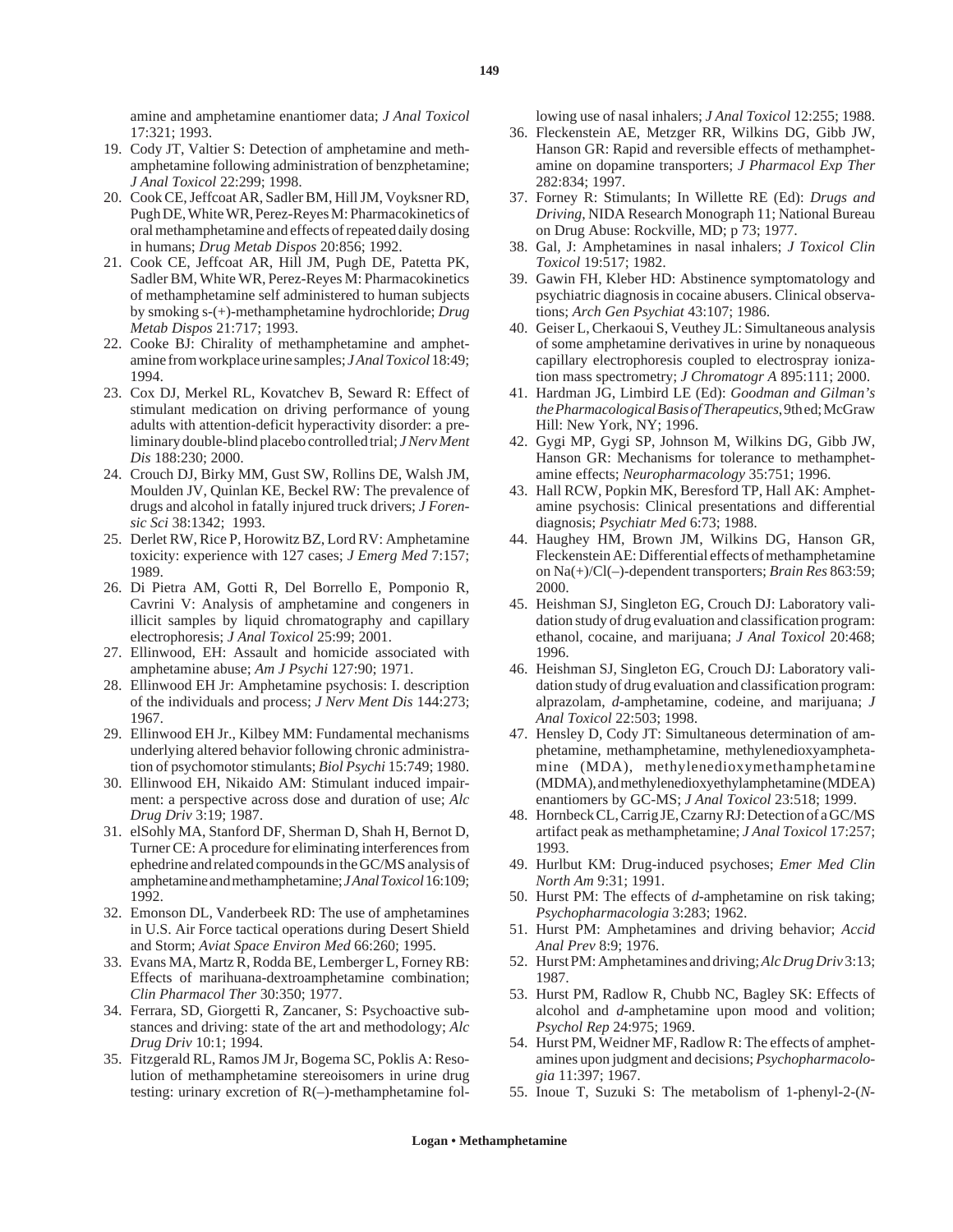methyl-*N*-benzylamino)propane (benzphetamine) and 1 phenyl-2-(*N*-methyl-*N*-furfurylamino)propane (furfenorex) in man; *Xenobiotica1* 6:691; 1986.

- 56. Jerome L, Segal A: Benefit of long-term stimulants on driving in adults with ADHD; *J Nerv Ment Dis* 189:63; 2001.
- 57. Kalasinsky KS, Bosy TZ, Schmunk GA, Reiber G, Anthony RM, Furukawa Y, Guttman M, Kish SJ: Regional distribution of methamphetamine in autopsied brain of chronic human methamphetamine users; *Forensic Sci Int* 116:163; 2001.
- 58. Kingery PM, Pruitt BE, Hurley RS: Violence and illegal drug use among adolescents: evidence from the U.S. national adolescent student health survey; *Int J Addict*27:1445; 1992.
- 59. Kirby JM, Kimball IM, Fain W: Comparability of alcohol and drug use in injured drivers; *Southern Med J* 85:800; 1992.
- 60. Kokoshka JM, Metzger RR, Wilkins DG, Gibb JW, Hanson GR, Fleckenstein AE: Methamphetamine treatment rapidly inhibits serotonin, but not glutamate, transporters in rat brain; *Brain Res* 799:78; 1998.
- 61. Kramer JC: Introduction to amphetamine abuse; *J Psychedel Drugs* 2:1; 1969.
- 62. Kramer JC, Fischman VS, Littlefield DC: Amphetamine abuse; *J Am Med Assoc* 201:89; 1967.
- 63. Kraemer T, Vernaleken I, Maurer HH: Studies on the metabolism and toxicological detection of the amphetamine-like anorectic mefenorex in human urine by gas chromatography-mass spectrometry and fluorescence polarization immunoassay; *J Chromatogr B* 702:93; 1997.
- 64. Kraemer T, Theis GA, Weber AA, Maurer HH: Studies on the metabolism and toxicological detection of the amphetamine-like anorectic fenproporex in human urine by gas chromatography-mass spectrometry and fluorescence polarization immunoassay; *J Chromatogr B* 738:107; 2000.
- 65. Laties VG, Weiss B: Performance enhancement by the amphetamines: a new appraisal; In Brill H (Ed): *Neuropsychopharmacology*, *Proceedings — Fifth International Congress of the Collegiium Internationale Neuro-psychopharmacologicum*; Washington, DC; March 1966; International Congress Series No. 129; Excerpta Medical Foundation: New York, NY; p 800; 1967.
- 66. Logan BK: Methamphetamine and driving impairment; *J Forensic Sci* 41:457; 1996.
- 67. Logan BK, Fligner CL, Haddix T: Cause and manner in death of fatalities involving methamphetamine; *J Forensic Sci* 43:26; 1998.
- 68. Logan BK, Schwilke, EW: Drug and alcohol use in fatality injured drivers in Washington state; *J Forensic Sci* 41:311; 1996.
- 69. Logan BK, Weiss EL, Harruff RC: Tissue distribution of methamphetamine following a massive fatal ingestion; *J Forensic Sci* 41:322; 1996.
- 70. Lund AK, Preusser DF, Blomberg RD, Williams AF: Drug use by tractor trailer drivers; *Forensic Sci* 33:648; 1988.
- 71. Maurer HH, Bickeboeller-Friedrich J, Kraemer T, Peters FT: Toxicokinetics and analytical toxicology of amphetamine-derived designer drugs ("Ecstasy"); *Toxicol Lett* 112-113:133; 2000.
- 72. Mendelson J, Jones RT, Upton R, Jacob P III: Methamphet-

amine and ethanol interactions in humans; *Clin Pharmacol Ther* 57:559; 1995.

- 73. The Merck Index, 11th ed; Merck and Co.: Rahway, NJ; 1996.
- 74. Miller MM, Potter-Efron RT: Aggression and violence associated with substance abuse; *J Chem Dep Treat* 3:1; 1989.
- 75. Mitler M, Hajdukovic R, Erman MK: Treatment of narcolepsy with methamphetamine; *Sleep* 16:306; 1993.
- 76. Nagai T, Kamiyama S: Simultaneous HPLC analysis of optical isomers of methamphetamine and its metabolites, and stereoselective metabolism of racemic methamphetamine in rat urine; *J Anal Toxicol* 15:299; 1991.
- 77. National Highway Traffic Safety Administration: *The Incidence and Role of Drugs in Fatally Injured Drivers,*Report No. DOT HS 808 065; 1992.
- 78. National Highway Traffic Safety Administration (Department of Transportation): Drug testing laboratories; what are the cutoff concentrations for initial and confirmation tests? *Fed Reg* 65:79539; 2000.
- 79. National Transportation Safety Board: *Safety Study: Fatigue, Alcohol, Other Drugs, and Medical Factors in Fatalto-the-Driver Heavy Truck Crashes* (Vol I and II), Accession No. PB90-917002, Report No. NTSB/SS-90/01/02; National Transportation Safety Board: Washington DC, 1990.
- 80. Neugebauer M, Khedr A, el-Rabbat N, el-Kommos M, Saleh G: Stereoselective metabolic study of famprofazone; *Biomed Chromatogr* 11:356; 1997.
- 81. Newhouse PA, Belenky G, Thomas M, Thorne D, Sing HC, Fertig J: The effects of *d*-amphetamine on arousal, cognition, and mood after prolonged total sleep deprivation; *Neuropsychopharmacology* 2:153; 1989.
- 82. Newman HW, Newman EJ: Failure of dexedrine and caffeine as practical antagonists of the depressant effect of ethyl alcohol in man; *Q J Stud Alcohol* 17:406; 1956.
- 83. Nickel B, Niebch G, Peter G, von Schlichtegroll A, Tibes U: Fenetylline: New results on pharmacology, metabolism and kinetics; *Drug Alcohol Depend* 17:235; 1986.
- 84. Ogata A: Constitution of ephedrine Desoxyephedrine; *J Pharm Soc Jpn* 451:751; 1919.
- 85. Paul BD, Past MR, McKinley RM, Foreman JD, McWhorter LK, Snyder JJ: Amphetamine as an artifact of methamphetamine during periodate degradation of interfering ephedrine, pseudoephedrine, and phenylpropanolamine: an improved procedure for accurate quantitation of amphetamines in urine; *J Anal Toxicol* 18:331; 1994.
- 86. Perez-Reyes M, White WR, McDonald SA, Hicks RE, Jeffcoat AR, Hill JM, Cook CE: Clinical effects of daily methamphetamine administration; *Clin Neuropharm* 14:352; 1991.
- 87. Perez-Reyes M, White WR, McDonald SA, Hill JM, Jeffcoat, AR, Cook CE: Clinical effects of methamphetamine vapor inhalation; *Life Sci* 49:953; 1991.
- 88. *Physician's Desk Reference*, 55th ed; Medical Economics Co.: Montvale, NJ; 2001.
- 89. Remberg G, Eichelbaum M, Spiteller G, Dengler HJ: Metabolism of D*L*-[14C]prenylamine in man; *Biomed Mass Spectrom* 4:297; 1977.
- 90. Richards JR, Bretz SW, Johnson EB, Turnipseed SD, Brofeldt BT, Derlet RW: Methamphetamine abuse and